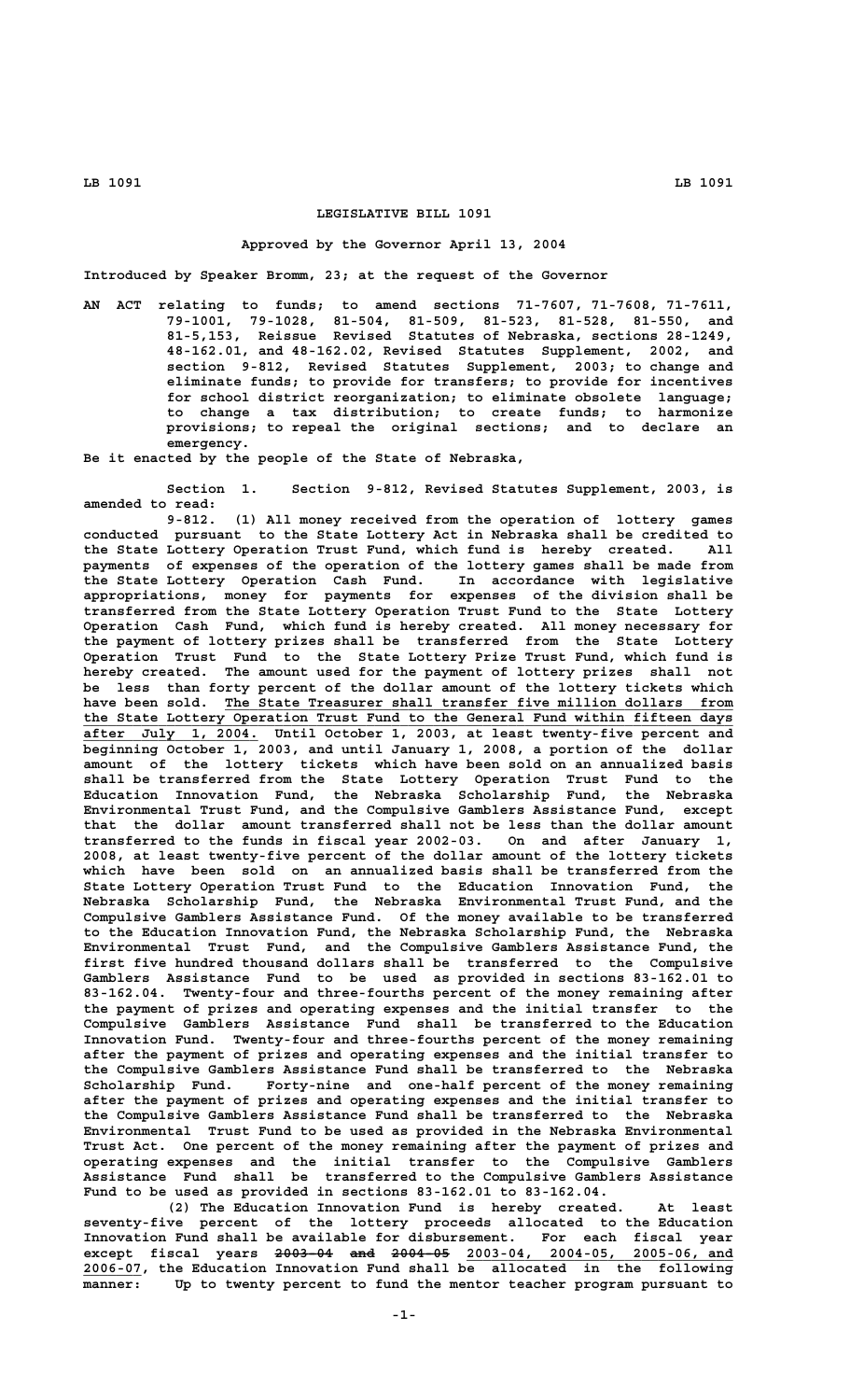**the Quality Education Accountability Act; up to forty percent to the Attracting Excellence to Teaching Program Cash Fund to fund the Attracting Excellence to Teaching Program Act; and up to forty percent of the fund shall** For fiscal years 2003-04 and 2004-05, the **Education Innovation Fund shall be allocated to the General Fund after operating expenses for the Excellence in Education Council are deducted. For \_\_\_ \_\_\_\_\_\_\_\_\_\_\_\_\_\_\_\_\_\_\_\_\_\_\_\_\_\_\_\_\_\_\_\_\_\_\_\_\_\_\_\_\_\_\_\_\_\_\_\_\_\_\_\_\_\_\_\_\_\_\_\_\_\_\_\_\_\_\_\_\_\_\_\_\_\_\_\_\_\_ fiscal years 2005-06 and 2006-07, the Education Innovation Fund shall be** allocated as follows: The first one million dollars each fiscal year shall be transferred to the School District Reorganization Fund, and the remaining  **\_\_\_\_\_\_\_\_\_\_\_\_\_\_\_\_\_\_\_\_\_\_\_\_\_\_\_\_\_\_\_\_\_\_\_\_\_\_\_\_\_\_\_\_\_\_\_\_\_\_\_\_\_\_\_\_\_\_\_\_\_\_\_\_\_\_\_\_\_\_\_\_\_\_\_\_\_\_ transferred to the School District Reorganization Fund, and the remaining** amount shall be allocated to the General Fund after operating expenses for the **Excellence in Education Council are deducted.** 

 **\_\_\_\_\_\_\_\_\_\_\_\_\_\_\_\_\_\_\_\_\_\_\_\_\_\_\_\_\_\_\_\_\_\_\_\_\_\_\_\_\_\_\_\_\_\_\_\_\_\_\_\_\_\_\_\_\_\_\_\_\_\_\_\_\_\_\_\_ At the direction of the budget administrator of the Department of \_\_\_\_\_\_\_\_\_\_\_\_\_\_\_\_\_\_\_\_\_\_\_\_\_\_\_\_\_\_\_\_\_\_\_\_\_\_\_\_\_\_\_\_\_\_\_\_\_\_\_\_\_\_\_\_\_\_\_\_\_\_\_\_\_\_\_\_\_\_\_\_\_\_\_\_\_\_ Administrative Services, the State Treasurer shall transfer available \_\_\_\_\_\_\_\_\_\_\_\_\_\_\_\_\_\_\_\_\_\_\_\_\_\_\_\_\_\_\_\_\_\_\_\_\_\_\_\_\_\_\_\_\_\_\_\_\_\_\_\_\_\_\_\_\_\_\_\_\_\_\_\_\_\_\_\_\_\_\_\_\_\_\_\_\_\_ unobligated balances existing in the Education Innovation Fund to the General** Fund on or before July 15, 2005, in such amounts as determined by the budget  **\_\_\_\_\_\_\_\_\_\_\_\_\_\_\_\_\_\_\_\_\_\_\_\_\_\_\_\_\_\_\_\_\_\_\_\_\_\_\_\_\_\_\_\_\_\_\_\_\_\_\_\_\_\_\_\_\_\_\_\_\_\_\_\_\_\_\_\_\_\_\_\_\_\_\_\_\_\_ administrator, to include: Any unobligated money remaining as of June 30, \_\_\_\_\_\_\_\_\_\_\_\_\_\_\_\_\_\_\_\_\_\_\_\_\_\_\_\_\_\_\_\_\_\_\_\_\_\_\_\_\_\_\_\_\_\_\_\_\_\_\_\_\_\_\_\_\_\_\_\_\_\_\_\_\_\_\_\_\_\_\_\_\_\_\_\_\_\_ 2004, and June 30, 2005, in the Education Innovation Fund, appropriated for \_\_\_\_\_\_\_\_\_\_\_\_\_\_\_\_\_\_\_\_\_\_\_\_\_\_\_\_\_\_\_\_\_\_\_\_\_\_\_\_\_\_\_\_\_\_\_\_\_\_\_\_\_\_\_\_\_\_\_\_\_\_\_\_\_\_\_\_\_\_\_\_\_\_\_\_\_\_ the Excellence in Education Council; investment income credited to the fund;** and unobligated grant fund money returned to the state for credit to the  **\_\_\_\_\_\_\_\_\_\_\_\_\_\_\_\_\_\_\_\_\_\_\_\_\_\_ Education Innovation Fund.**

> **Allocations by the Governor shall be through incentive grants to encourage the development of strategic school improvement plans by school districts for accomplishing high performance learning and to encourage schools to establish innovations in programs or practices that result in restructuring of school organization, school management, and instructional programs which bring about improvement in the quality of education. Such incentive grants allocated by the Governor are intended to provide selected school districts, teachers or groups of teachers, nonprofit educational organizations, educational service units, or cooperatives funding for the allowable costs of implementing pilot projects and model programs.**

> **From the funds allocated by the Governor, minigrants shall be available to school districts to support the development of strategic school improvement plans which shall include statements of purposes and goals for the districts. The plans shall also include the specific statements of improvement or strategic initiatives designed to improve quality learning for every student.**

> **In addition to the minigrants granted for the development of strategic school improvement plans, school districts with annual budget expenditures of three hundred fifty thousand dollars or less are eligible for minigrants from the funds allocated by the Governor for the purposes allowed in subdivisions (2)(a) through (q) of this section. The amount of this type of minigrant shall not exceed five thousand dollars. The school district shall present a curriculum support plan with its application for the grant. The curriculum support plan must show how the district is working to achieve one or more of the allowed purposes and how the grant will be used to directly advance the plan to achieve one or more of these purposes. The plan must be signed by the school administrator and a school board representative. The application for the grant shall be brief. The Excellence in Education Council shall select the recipients of this type of minigrant and shall administer such minigrants.**

> **From the funds allocated by the Governor, major competitive grants shall be available to support innovative programs which are directly related to the strategic school improvement plans. The development of a strategic school improvement plan by a school district shall be required before a grant is awarded. Annual reports shall be made by program recipients documenting the effectiveness of the program in improving the quality of education as designed in the strategic school improvement plans. Special consideration shall be given to plans which contain public or private matching funds and cooperative agreements, including agreements for in-kind services. Purposes for which such major competitive grants would be offered shall include:**

> **(a) Professional staff development programs to provide funds for teacher and administrator training and continuing education to upgrade teaching and administrative skills;**

> **(b) The development of strategic school improvement plans by school districts;**

> **(c) Educational technology assistance to public schools for the purchase and operation of computers, telecommunications equipment and services, and other forms of technological innovation which may enhance classroom teaching, instructional management, and districtwide administration. Telecommunications equipment, services, and forms of technical innovation shall be approved only after review by the technical panel created in section 86-521;**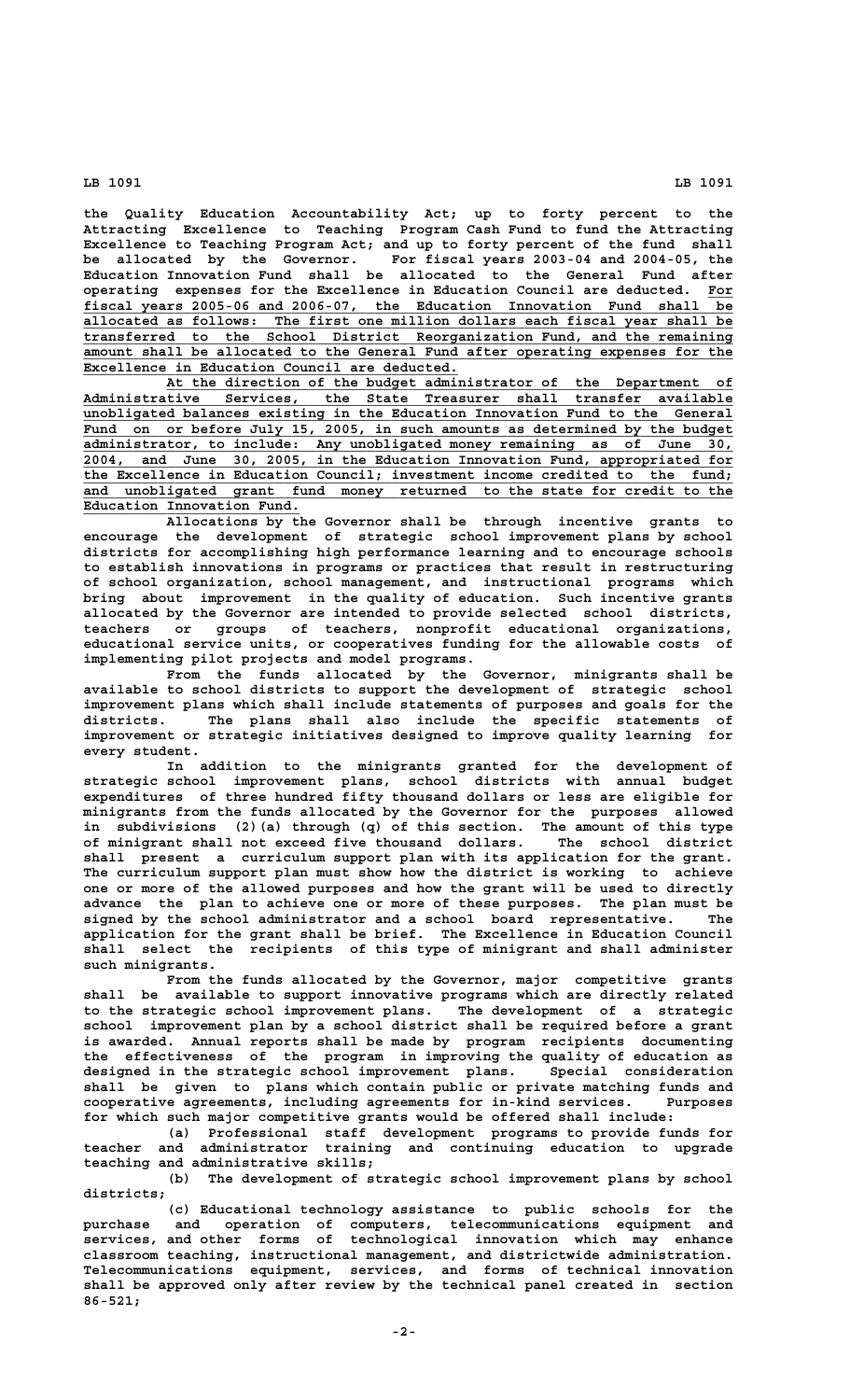**(d) An educational accountability program to develop an educational indicators system to measure the performance and outcomes of public schools and to ensure efficiency in operations;**

**(e) Alternative programs for students, including underrepresented groups, at-risk students, and dropouts;**

**(f) Programs that demonstrate improvement of student performance against valid national and international achievement standards;**

**(g) Early childhood and parent education which emphasizes child development;**

**(h) Programs using decisionmaking models that increase involvement of parents, teachers, and students in school management;**

**(i) Increased involvement of the community in order to achieve increased confidence in and satisfaction with its schools;**

**(j) Development of magnet or model programs designed to facilitate desegregation;**

**(k) Programs that address family and social issues impairing the learning productivity of students;**

**(l) Programs enhancing critical and higher-order thinking capabilities;**

**(m) Programs which produce the quality of education necessary to guarantee a competitive work force;**

**(n) Programs designed to increase productivity of staff and students through innovative use of time;**

**(o) Training programs designed to benefit teachers at all levels of education by increasing their ability to work with educational technology in the classroom;**

**(p) Approved accelerated or differentiated curriculum programs under sections 79-1106 to 79-1108.03; and**

**(q) Programs for children from birth to age twenty-one years with disabilities receiving special education under the Special Education Act and children from birth to age twenty-one years needing support services as defined in section 79-1125.01, which programs demonstrate improved outcomes for children from birth to age twenty-one years through emphasis on prevention and collaborative planning.**

**The Governor shall establish the Excellence in Education Council. The Governor shall appoint eleven members to the council including representatives of educational organizations, postsecondary educational institutions** of educational organizations, postsecondary educational institutions, the business community, and the general public, members of school boards and parent education accordinations **school boards and parent education associations, school administrators, and at least four teachers who are engaged in classroom teaching. The State Department of Education shall provide staff support for the council to administer the Education Innovation Fund, including the Quality Education Accountability Act. The council shall have the following powers and duties:**

**(i) In consultation with the department, develop and publish criteria for the awarding of incentive grants allocated by the Governor for programs pursuant to this subsection, including minigrants;**

**(ii) Provide recommendations to the Governor regarding the selection of projects to be funded and the distribution and duration of project funding; (iii) Establish standards, formats, procedures, and timelines for**

**the successful implementation of approved programs funded by incentive grants allocated by the Governor from the Education Innovation Fund;**

**(iv) Assist school districts in determining the effectiveness of the innovations in programs and practices and measure the subsequent degree of improvement in the quality of education;**

**(v) Consider the reasonable distribution of funds across the state and all classes of school districts;**

**(vi) Carry out its duties pursuant to the Quality Education Accountability Act; and**

**(vii) Provide annual reports to the Governor concerning programs funded by the fund. Each report shall include the number of applicants and approved applicants, an overview of the various programs, objectives, and anticipated outcomes, and detailed reports of the cost of each program.**

**To assist the council in carrying out its duties, the State Board of Education shall, in consultation with the council, adopt and promulgate rules and regulations establishing criteria, standards, and procedures regarding the selection and administration of programs funded from the Education Innovation Fund, including the Quality Education Accountability Act.**

**(3) Recipients of incentive grants allocated by the Governor from the Education Innovation Fund shall be required to provide, upon request, such data relating to the funded programs and initiatives as the Governor deems necessary.**

**(4) Any money in the State Lottery Operation Trust Fund, the State**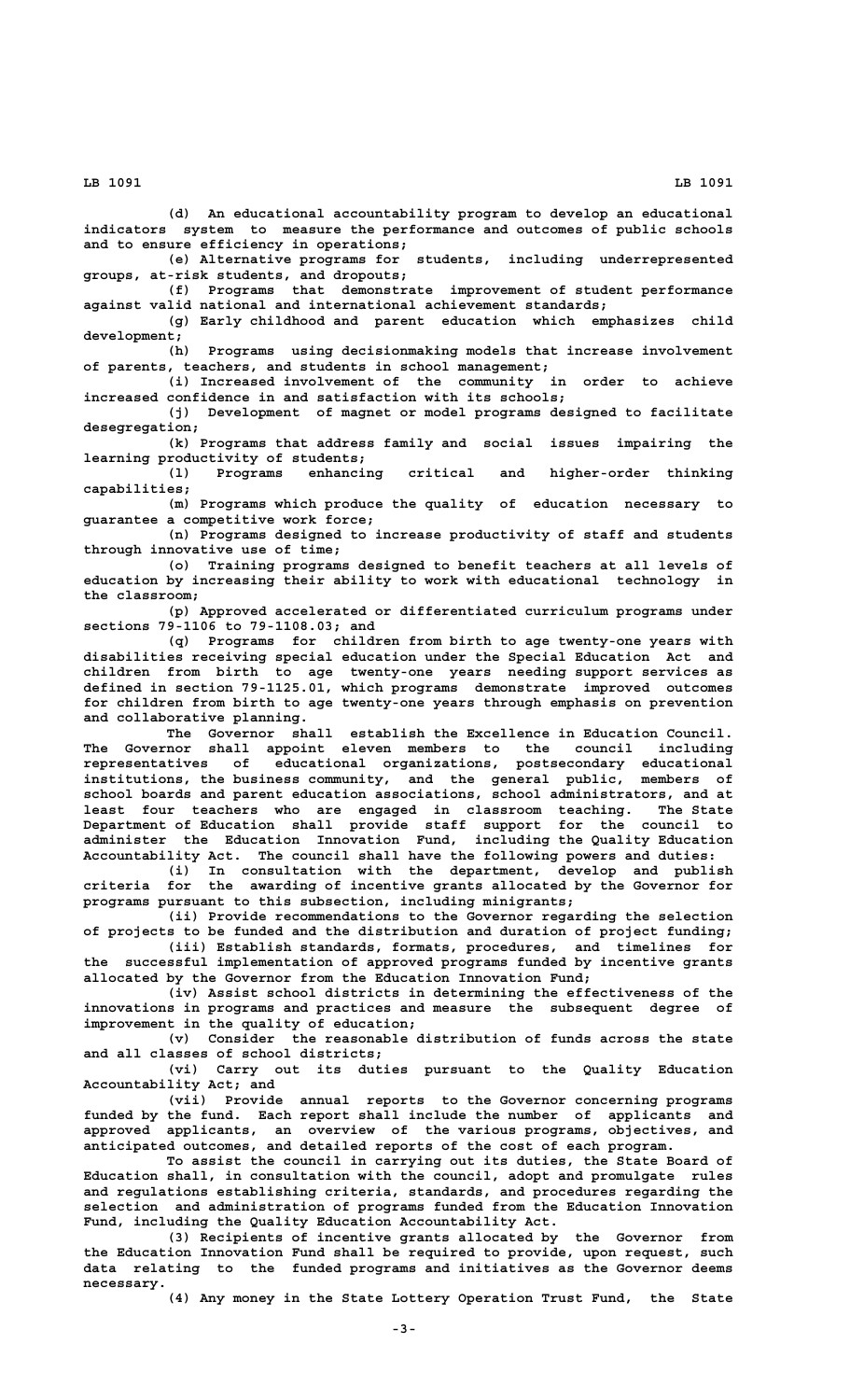**Lottery Operation Cash Fund, the State Lottery Prize Trust Fund, or the Education Innovation Fund available for investment shall be invested by the state investment officer pursuant to the Nebraska Capital Expansion Act and the Nebraska State Funds Investment Act.**

**(5) Unclaimed prize money on a winning lottery ticket shall be retained for a period of time prescribed by rules and regulations. If no claim is made within such period, the prize money shall be used at the discretion of the Tax Commissioner for any of the purposes prescribed in this section.**

**Sec. 2. Section 28-1249, Revised Statutes Supplement, 2002, is amended to read:**

28-1249.  $\leftarrow{4}$  It shall be unlawful to sell any permissible fireworks **at retail within this state, outside the limits of any incorporated city or village.**

**(2) Except as provided in subsection (3) of this section, ——— —————— —— ———————— —— —————————— ——— —— ———— ———————— ——————————— \_\_\_\_\_\_\_\_\_\_\_ permissible Permissible fireworks may be sold at retail only between June 24 and July 5 of each year.**

**(3)(a) For the celebration of the year 2000, permissible fireworks —————— ——— ——— ——————————— —— ——— ———— ————— ——————————— ————————**  $m$ <sub>ay</sub> be sold at retail also between December 28, 1999, and January 1, 2000.

 $\downarrow$ b) All sales tax collected from the sale of fireworks pursuant to this subsection shall be remitted to the State Treasurer for credit to the **Fire Insurance Tax Fund.** 

**Sec. 3. Section 48-162.01, Revised Statutes Supplement, 2002, is amended to read:**

**48-162.01. (1) One of the primary purposes of the Nebraska Workers' Compensation Act is restoration of the injured employee to gainful employment. To this end the Nebraska Workers' Compensation Court may employ one or more specialists in physical, medical, or vocational rehabilitation to be appointed by the presiding judge. Salaries, other benefits, and administrative expenses \_\_\_\_\_\_\_\_\_\_\_\_\_\_ \_\_\_\_\_\_\_\_\_\_\_\_\_\_\_\_\_\_\_\_\_\_\_\_\_ incurred by the compensation court for purposes of vocational rehabilitation**  $\frac{1}{2}$  shall be paid from the Workers<sup>1</sup> Compensation Trust Compensation Court Cash  **Fund.**

**(2) Such specialists shall continuously study the problems of rehabilitation, both physical and vocational, and shall investigate and maintain a directory of rehabilitation facilities and individual service providers, counselors, and specialists which have been approved by the Nebraska Workers' Compensation Court. The compensation court may approve as qualified such facilities, institutions, physicians, and other individual service providers, counselors, and specialists as are capable of rendering competent rehabilitation service to seriously injured employees. No facility or institution shall be considered as qualified unless it is specifically equipped to provide rehabilitation services for persons suffering from either some specialized type of disability or some general type of disability within the field of occupational injury and is staffed with trained and qualified personnel and, with respect to physical rehabilitation, unless it is supervised by a physician qualified to render such service. No physician shall be considered qualified unless he or she has had the experience and training specified by the compensation court. No individual service provider, counselor, or specialist shall be considered qualified unless he or she has satisfied the standards for certification established by the compensation court and has been certified by the compensation court.**

**(3) An employee who has suffered an injury covered by the Nebraska Workers' Compensation Act is entitled to prompt medical and physical rehabilitation services. When as a result of the injury an employee is unable to perform suitable work for which he or she has previous training or experience, he or she is entitled to such vocational rehabilitation services, including job placement and retraining, as may be reasonably necessary to restore him or her to suitable employment.**

**If entitlement to vocational rehabilitation services is claimed by the employee, the employee and the employer or his or her insurer shall attempt to agree on the choice of a vocational rehabilitation counselor from the directory of vocational rehabilitation counselors established pursuant to subsection (2) of this section. If they are unable to agree on a vocational rehabilitation counselor, the employee or employer or his or her insurer shall notify the compensation court, and the compensation court shall select a counselor from the directory of vocational rehabilitation counselors established pursuant to subsection (2) of this section. Only one such vocational rehabilitation counselor may provide vocational rehabilitation services at any one time, and any change in the choice of a vocational rehabilitation counselor shall be approved by the compensation court. The vocational rehabilitation counselor so chosen or selected shall evaluate the employee and, if necessary, develop and implement a vocational rehabilitation**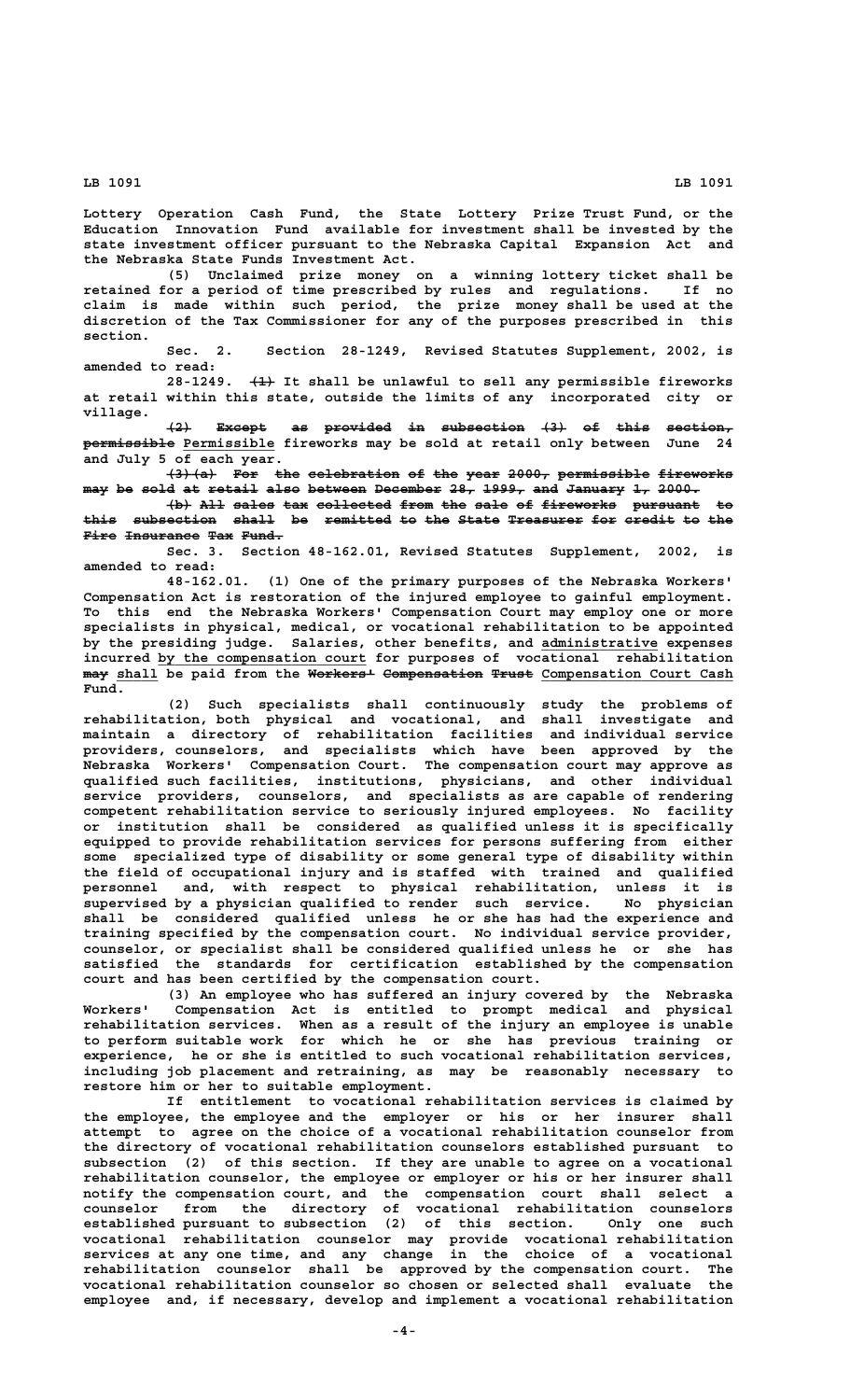**plan. It is a rebuttable presumption that any vocational rehabilitation plan developed by such vocational rehabilitation counselor and approved by a vocational rehabilitation specialist of the compensation court is an appropriate form of vocational rehabilitation. The fee for the evaluation and for the development and implementation of the vocational rehabilitation plan shall be paid by the employer or his or her insurer. The compensation court may establish a fee schedule for services rendered by a vocational rehabilitation counselor. Any loss-of-earning-power evaluation performed by a vocational rehabilitation counselor shall be performed by a counselor from the directory established pursuant to subsection (2) of this section and chosen or selected according to the procedures described in this subsection. It is a rebuttable presumption that any opinion expressed as the result of such a loss-of-earning-power evaluation is correct.**

**The following priorities shall be used in developing and evaluating a vocational rehabilitation plan. No higher priority may be utilized unless all lower priorities have been determined by the vocational rehabilitation counselor to be unlikely to result in a job placement for the injured employee that is consistent with the priorities listed in this section. If a lower priority is clearly inappropriate for the employee, the next higher priority shall be utilized. The priorities are, listed in order from lower to higher priority:**

**(a) Return to the previous job with the same employer;**

**(b) Modification of the previous job with the same employer;**

**(c) A new job with the same employer;**

**(d) A job with a new employer; or**

**(e) A period of formal retraining which is designed to lead to employment in another career field.**

**Vocational rehabilitation training costs shall be paid from the Workers' Compensation Trust Fund.**

**(4) If physical or medical rehabilitation services are not voluntarily offered and accepted, the Nebraska Workers' Compensation Court or any judge thereof on its or his or her own motion, or upon application of the employee or employer, and after affording the parties an opportunity to be heard by the compensation court or judge thereof, may refer the employee to a qualified facility, institution, physician, or other individual service provider for evaluation and report of the practicability of, need for, and kind of service or treatment necessary and appropriate to render him or her fit for a remunerative occupation, and the costs of such evaluation and report involving physical or medical rehabilitation shall be borne by the employer or his or her insurer. Upon receipt of such report and after affording the parties an opportunity to be heard, the compensation court or judge thereof may order that the physical or medical services and treatment recommended in the report or other necessary physical or medical rehabilitation treatment or service be provided at the expense of the employer or his or her insurer.**

**(5) When physical or medical rehabilitation requires residence at or near the facility or institution away from the employee's customary residence, whether within or without this state, the reasonable costs of his or her board, lodging, and travel shall be paid for by the employer or his or her insurer in addition to any other benefits payable under the Nebraska Workers' Compensation Act, including weekly compensation benefits for temporary disability. When vocational rehabilitation requires residence at or near the facility or institution away from the employee's customary residence, whether within or without this state, the reasonable costs of his or her board, lodging, and travel shall be paid from the Workers' Compensation Trust Fund and weekly compensation benefits for temporary disability shall be paid by the employer or his or her insurer.**

**(6) The Nebraska Workers' Compensation Court may cooperate on a reciprocal basis with federal and state agencies for vocational education or vocational, physical, or medical rehabilitation or with any public or private agency.**

**(7) If the injured employee without reasonable cause refuses to undertake or fails to cooperate with the rehabilitation, training, or educational program determined by the compensation court or judge thereof to be suitable for him or her or refuses to be evaluated under subsection (3) or (4) of this section or fails to cooperate in such evaluation, the compensation court or judge thereof may suspend, reduce, or limit the compensation otherwise payable under the Nebraska Workers' Compensation Act. The compensation court or judge thereof may also modify a previous finding, order, award, or judgment relating to physical, medical, or vocational rehabilitation services as necessary in order to accomplish the goal of restoring the injured employee to gainful and suitable employment, or as otherwise required in the interest of justice.**

 **LB 1091 LB 1091**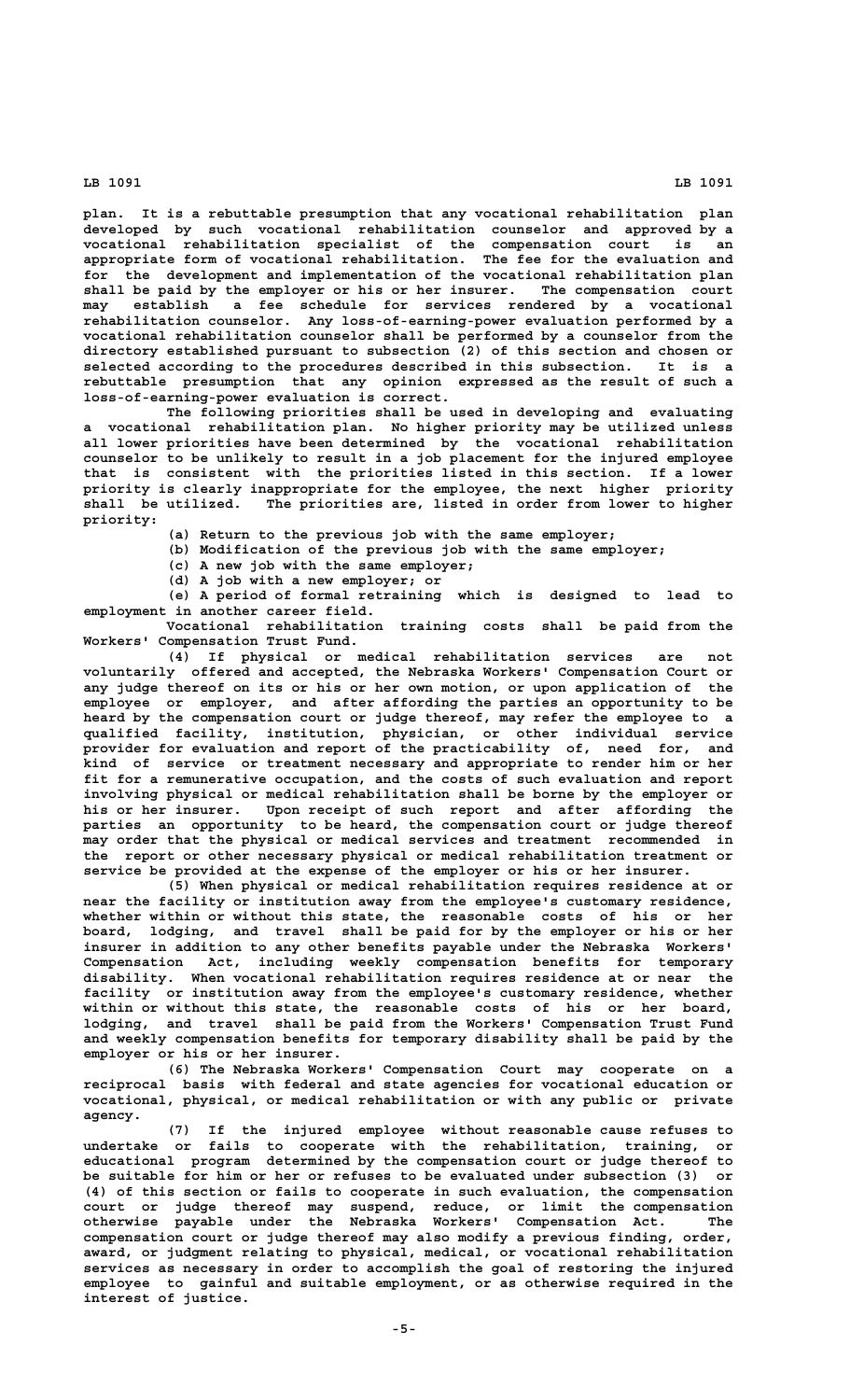**Sec. 4. Section 48-162.02, Revised Statutes Supplement, 2002, is amended to read:**

**48-162.02. (1) The Workers' Compensation Trust Fund is created. \_\_\_\_\_\_\_\_\_\_\_\_\_\_\_\_\_\_\_\_\_\_\_\_\_\_\_\_\_\_\_\_\_\_\_\_\_\_\_\_\_\_\_\_\_\_\_\_\_\_\_\_\_\_\_\_\_\_\_\_\_\_\_\_\_\_\_\_\_\_\_\_\_\_\_ The fund shall be administered by the Nebraska Workers' Compensation Court.**

**(2) The Workers' Compensation Trust Fund shall be used to make** payments in accordance with sections 48-128 and 48-162.01 and for paying to  **\_\_\_\_\_\_\_\_\_\_\_\_\_\_\_\_\_\_\_\_\_\_\_\_\_\_\_\_\_\_\_\_\_\_\_\_\_\_\_\_\_\_\_\_\_\_\_\_\_\_\_\_\_\_\_\_\_\_\_\_\_\_\_\_\_\_\_\_\_\_\_\_\_\_\_\_\_\_ make legislative fund transfers to the Compensation Court Cash Fund for the \_\_\_\_\_\_\_\_\_\_\_\_\_\_\_\_\_\_\_\_\_\_\_\_\_\_\_\_\_\_\_\_\_\_\_\_\_\_\_\_\_\_\_\_\_\_\_ \_\_\_\_\_\_ purpose of paying salaries, other benefits, and administrative expenses of the** compensation court relating to such fund the Workers' Compensation Trust Fund. **The State Treasurer shall be the custodian of the fund and all money and securities in the fund shall be held in trust by the State Treasurer and shall not be money or property of the state. The fund shall be raised and derived as follows: Every insurance company which is transacting business in this state shall on or before March 1 of each year pay to the Director of Insurance an amount equal to two percent of the workers' compensation benefits paid by it during the preceding calendar year in this state. Every risk management pool providing workers' compensation group self-insurance coverage to any of its members shall on or before March 1 of each year pay to the Director of Insurance an amount equal to two percent of the workers' compensation benefits paid by it during the preceding calendar year in this state but in no event less than twenty-five dollars.**

**(3) The computation of the amounts as provided in this section shall be made on forms furnished by the Department of Insurance and shall be forwarded to the department together with a sworn statement by an appropriate fiscal officer of the company attesting the accuracy of the computation. The department shall furnish such forms to the companies and pools prior to the end of the year for which the amounts are payable together with any information deemed necessary or appropriate by the department. Upon receipt of the payment, the director shall audit and examine the computations to determine that the proper amount has been paid.**

**(4) The Director of Insurance, after notice and hearing in accordance with the Administrative Procedure Act, may rescind or refuse to reissue the certificate of authority of any company or pool which fails to remit the amount due.**

**(5) The Director of Insurance shall remit the amounts paid to the State Treasurer for credit to the Workers' Compensation Trust Fund promptly upon completion of the audit and examination and in no event later than May 1 of the year in which the amounts have been received, except that (a) when there is a dispute as to the amount payable, the proceeds shall be credited to a suspense account until disposition of the controversy and (b) one percent of the amount received shall be credited to the Department of Insurance to cover the costs of administration.**

**(6) Every employer in the occupations described in section 48-106 who qualifies as a self-insurer and who is issued a permit to self-insure shall remit to the State Treasurer for credit to the Workers' Compensation Trust Fund an annual amount equal to two percent of the workers' compensation benefits paid by it during the preceding calendar year in this state but in no event less than twenty-five dollars.**

**(7) The amounts required to be paid by the insurance companies, risk management pools, and self-insurers under this section shall be in addition to any other amounts, either in taxes, assessments, or otherwise, as required under any other law of this state.**

**(8) The presiding judge of the Nebraska Workers' Compensation Court shall be charged with the conservation of the assets of the Workers' Compensation Trust Fund. The Attorney General shall appoint a member of his or her staff to represent the fund when necessary or when requested by the presiding judge in proceedings brought by or against the fund pursuant to section 48-162.01. The Attorney General shall appoint a member of his or her staff to represent the fund in all proceedings brought by or against the fund pursuant to section 48-128. When a claim is made by or against the fund pursuant to section 48-128 the State of Nebraska shall be impleaded as a party plaintiff or defendant, as the case may require, and when so impleaded as a \_ defendant, service shall be had upon the Attorney General.**

**(9) The Department of Administrative Services shall furnish monthly to the Nebraska Workers' Compensation Court a statement of the Workers' Compensation Trust Fund setting forth the balance of the fund as of the first day of the preceding month, the income and its sources, the payments from the fund in itemized form, and the balance of the fund on hand as of the last day of the preceding month. The State Treasurer may receive and credit to the fund any sum or sums which may at any time be contributed to the state or the fund by the United States of America or any agency thereof to which the state may be or become entitled under any act of Congress or otherwise by reason of**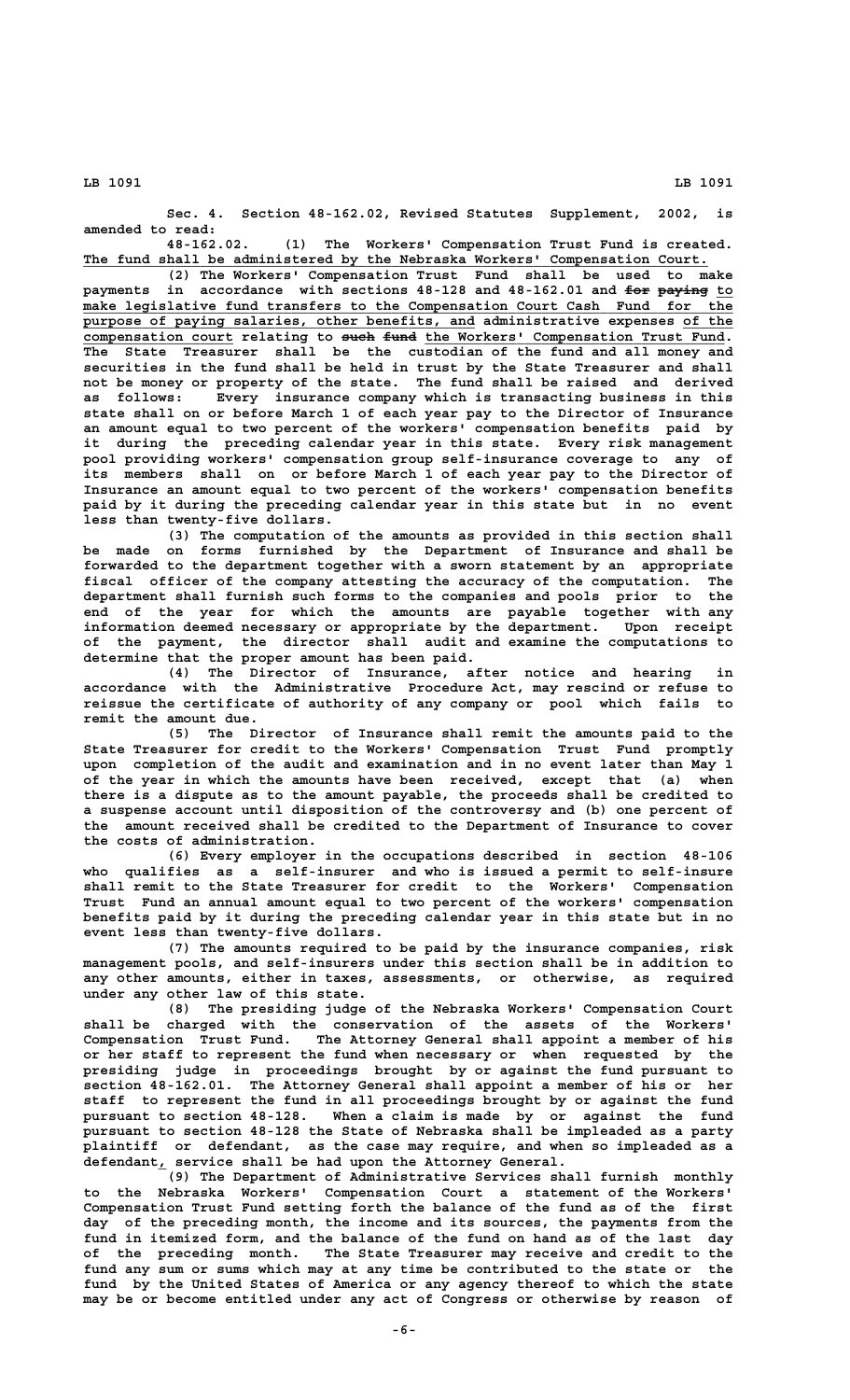**any payment made from the fund.**

**(10) When the fund equals or exceeds two million three hundred thousand dollars, no further contributions thereto shall be required by employers, risk management pools, or insurance companies. Thereafter whenever the amount of the fund is reduced below one million two hundred thousand \_\_\_\_\_\_\_\_\_\_\_\_\_ dollars by reason of payments and transfers made pursuant to this section or otherwise or whenever the presiding judge of the Nebraska Workers' \_\_\_\_\_\_\_\_\_\_\_\_\_ Compensation Court determines that payments and transfers likely to be made from the fund in the next succeeding year will probably cause the fund to be reduced below one million two hundred thousand dollars, the presiding judge of the compensation court shall notify all self-insurers and the Director of Insurance, who shall notify all workers' compensation insurance companies and risk management pools, that such contributions are to be resumed as of the date set in such notice and such contributions shall continue as provided in this section after the effective date of such notice. Such contributions shall continue until the fund again equals two million three hundred thousand dollars. Payments from the fund shall be made by the compensation court in accordance with section 48-162.01 in the same manner as for claims against the state. Payments from the fund shall be made by the compensation court in accordance with section 48-128 once each month in the same manner as the salaries of the employees of the compensation court are paid.**

> **(11) Any expenses necessarily incurred by the Workers' Compensation** Trust Fund or by the Attorney General on behalf of in connection with a  **\_\_\_\_\_\_\_\_\_\_\_\_\_\_\_\_\_\_\_\_\_\_\_\_\_\_\_\_\_\_\_\_\_\_ proceeding brought by or against the fund may be paid out of the fund. Such expenses may be taxed as costs and recovered by the fund in any case in which the fund prevails.**

> **(12) Any money in the Vocational Rehabilitation Fund on July 1, ———— ——— ————— —— ——— —————————— —————————————— ———— —— ———— —— 2000, shall be transferred to the Workers' Compensation Trust Fund. ————— ————— —— ——————————— —— ——— ———————— ———————————— ————— —————**

> **Sec. 5. Section 71-7607, Reissue Revised Statutes of Nebraska, is amended to read:**

> **71-7607. (1) The Nebraska Medicaid Intergovernmental Trust Fund is created. The fund shall include revenue received from governmental nursing facilities receiving payments for nursing facility services under the medical assistance program established pursuant to section 68-1018. The Department of Health and Human Services Finance and Support shall remit such revenue to the State Treasurer for credit to the fund. The department shall adopt and promulgate rules and regulations to establish procedures for participation by governmental nursing facilities and for the receipt of such revenue under this section. Money from the Nebraska Medicaid Intergovernmental Trust Fund shall be transferred to the Nebraska Health Care Cash Fund as provided in section 71-7611.**

> **(2) The department may use revenue in the Nebraska Medicaid Intergovernmental Trust Fund to offset any unanticipated reductions in medicaid funds received under this section.**

 **\_\_\_\_\_\_\_\_\_\_\_\_\_\_\_\_\_\_\_\_\_\_\_\_\_\_\_\_\_\_\_\_\_\_\_\_\_\_\_\_\_\_\_\_\_\_\_\_\_\_\_\_\_\_\_\_\_\_\_\_\_\_\_\_ (3) For FY2003-04 and FY2004-05, transfers may be made from the fund \_\_\_\_\_\_\_\_\_\_\_\_\_\_\_\_\_\_\_\_\_\_\_\_\_\_\_\_\_\_\_\_\_\_\_\_\_\_\_\_\_\_\_\_\_\_\_\_\_\_\_\_\_\_\_\_\_\_\_\_\_\_\_\_\_\_\_\_\_\_\_\_\_\_\_\_\_\_ to the Department of Health and Human Services Cash Fund, the Behavioral \_\_\_\_\_\_\_\_\_\_\_\_\_\_\_\_\_\_\_\_\_\_\_\_\_\_\_\_\_\_\_\_\_\_\_\_\_\_\_\_\_\_\_\_\_\_\_\_\_\_\_\_\_\_\_\_\_\_\_\_\_\_\_\_\_\_\_\_\_\_\_\_\_\_\_\_\_\_ Health Services Fund, and the Attorney General Child Protection Cash Fund at \_\_\_\_\_\_\_\_\_\_\_\_\_\_\_\_\_\_\_\_\_\_\_\_\_\_\_\_\_\_\_\_\_\_\_\_\_\_\_\_\_\_\_\_\_\_\_\_\_\_\_\_\_\_\_\_\_\_\_\_\_\_\_\_\_\_\_\_\_\_\_\_\_\_\_\_\_\_ the direction of the Legislature to fund child welfare and protection \_\_\_\_\_\_\_\_\_\_\_\_\_\_\_\_\_\_\_\_\_\_\_\_\_\_\_\_\_\_\_\_\_\_\_\_\_\_\_\_\_\_\_\_\_\_\_\_\_\_\_\_\_\_\_\_\_\_\_\_\_\_\_\_\_\_\_\_\_\_\_\_\_\_\_\_\_\_ activities and emergency protective services. The Department of \_\_\_\_\_\_\_\_\_\_\_\_\_\_\_\_\_\_\_\_\_\_\_\_\_\_\_\_\_\_\_\_\_\_\_\_\_\_\_\_\_\_\_\_\_\_\_\_\_\_\_\_\_\_\_\_\_\_\_\_\_\_\_\_\_\_\_\_\_\_\_\_\_\_\_\_\_\_ Administrative Services shall administratively create the Attorney General \_\_\_\_\_\_\_\_\_\_\_\_\_\_\_\_\_\_\_\_\_\_\_\_\_\_\_\_\_\_\_\_\_\_\_\_\_\_\_\_\_\_\_\_\_\_\_\_\_\_\_\_\_\_\_\_\_\_\_\_\_\_\_\_\_\_\_\_\_\_\_\_\_\_\_\_\_\_ Child Protection Cash Fund to be administered by the office of the Attorney \_\_\_\_\_\_\_\_\_\_\_\_\_\_\_\_\_\_\_\_\_\_\_\_\_\_\_\_\_\_\_\_\_\_\_\_\_\_\_\_\_\_\_\_\_\_\_\_\_\_\_\_\_\_\_\_\_\_\_\_\_\_\_\_\_\_\_\_\_\_\_\_\_\_\_\_\_\_ General for the purpose of receiving fund transfers to assist with the \_\_\_\_\_\_\_\_\_\_\_\_\_\_\_\_\_\_\_\_\_\_\_\_\_\_\_\_\_\_\_\_\_\_\_\_\_\_\_ prosecution of crimes against children.**

 **\_\_\_\_\_\_\_\_\_\_\_\_\_\_\_\_\_\_\_\_\_\_\_\_\_\_\_\_\_\_\_\_\_\_\_\_\_\_\_\_\_\_\_\_\_\_\_\_\_\_\_\_\_\_\_\_\_\_\_\_\_\_\_\_\_\_\_\_ (4) The State Treasurer shall transfer two million two hundred** twenty thousand dollars from the Nebraska Medicaid Intergovernmental Trust Fund to the Department of Health and Human Services Cash Fund on or before May  **\_\_\_\_\_\_\_\_\_\_\_\_\_\_\_\_\_\_\_\_\_\_\_\_\_\_\_\_\_\_\_\_\_\_\_\_\_\_\_\_\_\_\_\_\_\_\_\_\_\_\_\_\_\_\_\_\_\_\_\_\_\_\_\_\_\_\_\_\_\_\_\_\_\_\_\_\_\_ 1, 2004. The State Treasurer shall transfer five million four hundred twenty \_\_\_\_\_\_\_\_\_\_\_\_\_\_\_\_\_\_\_\_\_\_\_\_\_\_\_\_\_\_\_\_\_\_\_\_\_\_\_\_\_\_\_\_\_\_\_\_\_\_\_\_\_\_\_\_\_\_\_\_\_\_\_\_\_\_\_\_\_\_\_\_\_\_\_\_\_\_ thousand dollars from the Nebraska Medicaid Intergovernmental Trust Fund to \_\_\_\_\_\_\_\_\_\_\_\_\_\_\_\_\_\_\_\_\_\_\_\_\_\_\_\_\_\_\_\_\_\_\_\_\_\_\_\_\_\_\_\_\_\_\_\_\_\_\_\_\_\_\_\_\_\_\_\_\_\_\_\_\_\_\_\_\_\_\_\_\_\_\_\_\_\_ the Department of Health and Human Services Cash Fund on or before July 15, \_\_\_\_\_\_\_\_\_\_\_\_\_\_\_\_\_\_\_\_\_\_\_\_\_\_\_\_\_\_\_\_\_\_\_\_\_\_\_\_\_\_\_\_\_\_\_\_\_\_\_\_\_\_\_\_\_\_\_\_\_\_\_\_\_\_\_\_\_\_\_\_\_\_\_\_\_\_ 2004. The State Treasurer shall transfer eighty thousand dollars from the \_\_\_\_\_\_\_\_\_\_\_\_\_\_\_\_\_\_\_\_\_\_\_\_\_\_\_\_\_\_\_\_\_\_\_\_\_\_\_\_\_\_\_\_\_\_\_\_\_\_\_\_\_\_\_\_\_\_\_\_\_\_\_\_\_\_\_\_\_\_\_\_\_\_\_\_\_\_ Nebraska Medicaid Intergovernmental Trust Fund to the Attorney General Child \_\_\_\_\_\_\_\_\_\_\_\_\_\_\_\_\_\_\_\_\_\_\_\_\_\_\_\_\_\_\_\_\_\_\_\_\_\_\_\_\_\_\_\_\_\_\_\_\_\_\_\_\_\_\_\_\_\_\_\_\_\_\_\_\_\_\_\_\_\_\_\_\_\_\_\_\_\_ Protection Cash Fund on or before May 1, 2004. The State Treasurer shall \_\_\_\_\_\_\_\_\_\_\_\_\_\_\_\_\_\_\_\_\_\_\_\_\_\_\_\_\_\_\_\_\_\_\_\_\_\_\_\_\_\_\_\_\_\_\_\_\_\_\_\_\_\_\_\_\_\_\_\_\_\_\_\_\_\_\_\_\_\_\_\_\_\_\_\_\_\_ transfer eighty thousand dollars from the Nebraska Medicaid Intergovernmental \_\_\_\_\_\_\_\_\_\_\_\_\_\_\_\_\_\_\_\_\_\_\_\_\_\_\_\_\_\_\_\_\_\_\_\_\_\_\_\_\_\_\_\_\_\_\_\_\_\_\_\_\_\_\_\_\_\_\_\_\_\_\_\_\_\_\_\_\_\_\_\_\_\_\_\_\_\_ Trust Fund to the Attorney General Child Protection Cash Fund on or before \_\_\_\_\_\_\_\_\_\_\_\_\_\_ July 15, 2004.**

 $\overline{(5)}$  Any money in the <del>fund</del> Nebraska Medicaid Intergovernmental Trust Fund available for investment shall be invested by the state investment **officer pursuant to the Nebraska Capital Expansion Act and the Nebraska State Funds Investment Act.**

**Sec. 6. Section 71-7608, Reissue Revised Statutes of Nebraska, is amended to read:**

**71-7608. The Nebraska Tobacco Settlement Trust Fund is created.**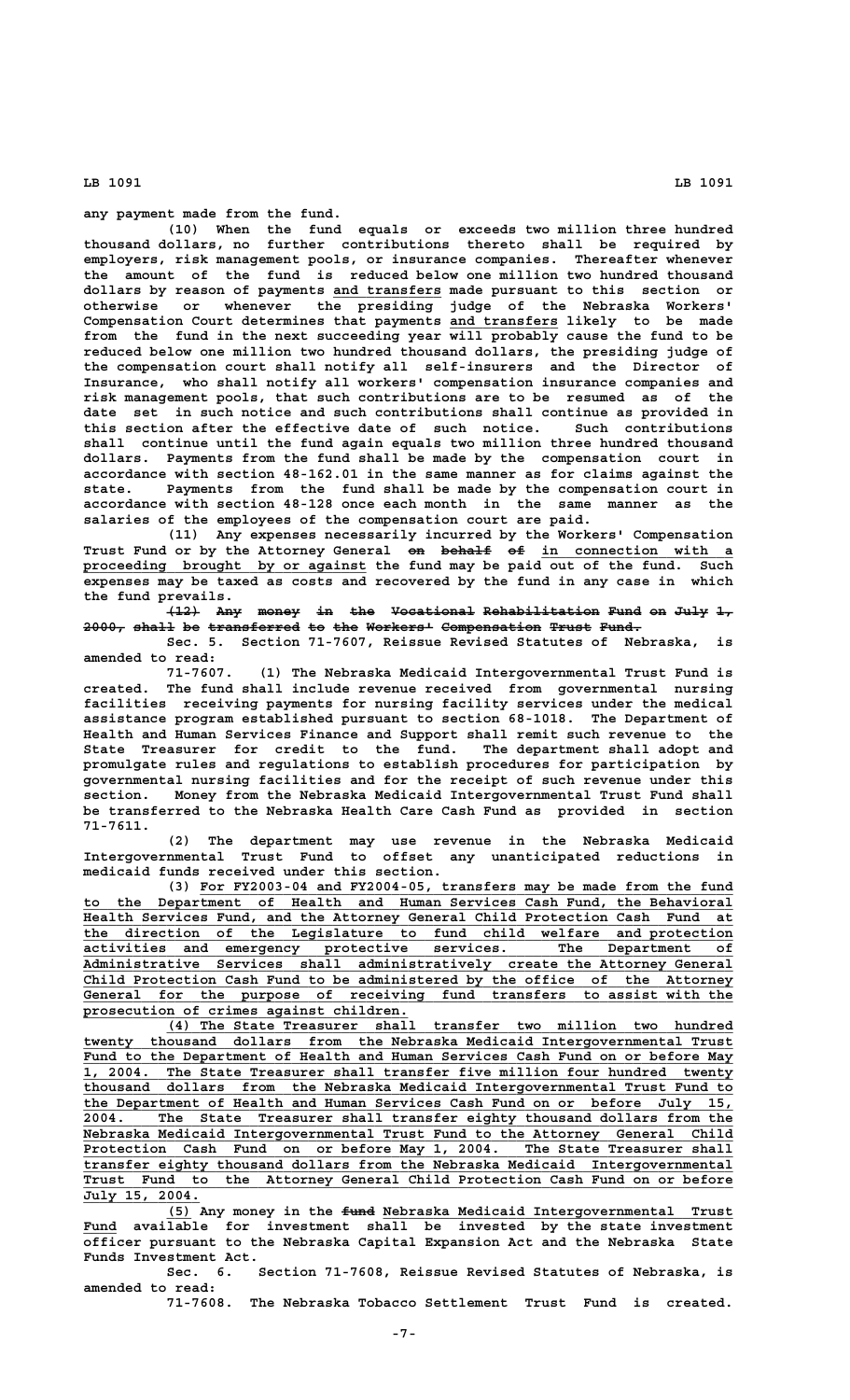**The fund shall include any settlement payments or other revenue received by the State of Nebraska in connection with any tobacco-related litigation to which the State of Nebraska is a party. The Department of Health and Human Services Finance and Support shall remit such revenue to the State Treasurer** for credit to the fund, except that of such revenue received on or after April  **\_\_\_\_\_\_\_\_\_\_\_\_\_\_\_\_\_\_\_\_\_\_\_\_\_\_\_\_\_\_\_\_\_\_\_\_\_\_\_\_\_\_\_\_\_\_\_\_\_\_\_\_\_\_\_\_\_\_\_\_\_\_\_\_\_\_\_\_\_\_\_\_\_\_\_\_\_\_ 1, 2005, two million five hundred thousand dollars shall be credited annually \_\_\_\_\_\_\_\_\_\_\_\_\_\_\_\_\_\_\_\_\_\_\_\_\_\_\_\_\_\_\_\_\_\_\_\_\_\_\_\_\_\_\_\_\_\_\_\_\_\_\_ to the Tobacco Prevention and Control Cash Fund. Subject to the terms and conditions of such litigation, money from the Nebraska Tobacco Settlement Trust Fund shall be transferred to the Nebraska Health Care Cash Fund as provided in section 71-7611. Any money in the Nebraska Tobacco Settlement Trust Fund available for investment shall be invested by the state investment officer pursuant to the Nebraska Capital Expansion Act and the Nebraska State Funds Investment Act.**

**Sec. 7. Section 71-7611, Reissue Revised Statutes of Nebraska, is amended to read:**

**71-7611. (1) The Nebraska Health Care Cash Fund is created. The State Treasurer shall transfer fifty million dollars annually no later than July 15 from the Nebraska Medicaid Intergovernmental Trust Fund and the Nebraska Tobacco Settlement Trust Fund to the Nebraska Health Care Cash Fund. The state investment officer upon consultation with the Nebraska Investment Council shall advise the State Treasurer on the amounts to be transferred from the Nebraska Medicaid Intergovernmental Trust Fund and from the Nebraska Tobacco Settlement Trust Fund under this section in order to sustain such transfers in perpetuity. The state investment officer shall report to the Legislature on or before October 1 of every even-numbered year on the sustainability of such transfers.**

**(2) Any money in the Nebraska Health Care Cash Fund available for investment shall be invested by the state investment officer pursuant to the Nebraska Capital Expansion Act and the Nebraska State Funds Investment Act.**

 **\_\_\_\_\_\_\_\_\_\_\_\_\_\_\_\_\_\_\_\_\_\_\_\_\_\_\_\_\_\_\_\_\_\_\_\_\_\_\_\_\_\_\_\_\_\_\_\_\_\_\_\_\_\_\_\_\_\_\_\_\_\_\_\_\_\_\_\_ (3) The State Treasurer shall transfer two million dollars from the**  $Nebraska Headth Care Cash Fund to the University of Nebraska Medical Center$  **\_\_\_\_\_\_\_\_\_\_\_\_\_\_\_\_\_\_\_\_\_\_\_\_\_\_\_\_\_\_\_\_\_\_\_\_\_\_\_\_\_\_\_\_\_\_\_\_\_\_\_\_\_\_\_\_\_\_\_\_ Designated Cash Fund within fifteen days after July 1, 2004.**

 **\_\_\_\_\_\_\_\_\_\_\_\_\_\_\_\_\_\_\_\_\_\_\_\_\_\_\_\_\_\_\_\_\_\_\_\_\_\_\_\_\_\_\_\_\_\_\_\_\_\_\_\_\_\_\_\_\_\_\_\_\_\_\_\_\_\_\_\_ (4) The State Treasurer shall transfer two million dollars from the \_\_\_\_\_\_\_\_\_\_\_\_\_\_\_\_\_\_\_\_\_\_\_\_\_\_\_\_\_\_\_\_\_\_\_\_\_\_\_\_\_\_\_\_\_\_\_\_\_\_\_\_\_\_\_\_\_\_\_\_\_\_\_\_\_\_\_\_\_\_\_\_\_\_\_\_\_\_ Nebraska Health Care Cash Fund to the University of Nebraska Medical Center \_\_\_\_\_\_\_\_\_\_\_\_\_\_\_\_\_\_\_\_\_\_\_\_\_\_\_\_\_\_\_\_\_\_\_\_\_\_\_\_\_\_\_\_\_\_\_\_\_\_\_\_\_\_\_\_\_\_\_\_ Designated Cash Fund within fifteen days after July 1, 2005.**

 **\_\_\_\_\_\_\_\_\_\_\_\_\_\_\_\_\_\_\_\_\_\_\_\_\_\_\_\_\_\_\_\_\_\_\_\_\_\_\_\_\_\_\_\_\_\_\_\_\_\_\_\_\_\_\_\_\_\_\_\_\_\_\_\_\_\_\_\_ (5) The State Treasurer shall transfer two million dollars from the \_\_\_\_\_\_\_\_\_\_\_\_\_\_\_\_\_\_\_\_\_\_\_\_\_\_\_\_\_\_\_\_\_\_\_\_\_\_\_\_\_\_\_\_\_\_\_\_\_\_\_\_\_\_\_\_\_\_\_\_\_\_\_\_\_\_\_\_\_\_\_\_\_\_\_\_\_\_ Nebraska Health Care Cash Fund to the University of Nebraska Medical Center \_\_\_\_\_\_\_\_\_\_\_\_\_\_\_\_\_\_\_\_\_\_\_\_\_\_\_\_\_\_\_\_\_\_\_\_\_\_\_\_\_\_\_\_\_\_\_\_\_\_\_\_\_\_\_\_\_\_\_\_ Designated Cash Fund within fifteen days after July 1, 2006.**

**Sec. 8. Section 79-1001, Reissue Revised Statutes of Nebraska, is amended to read:**

**79-1001. Sections 79-1001 to 79-1033 and sections 9 and 10 of this \_\_\_\_\_\_\_\_\_\_\_\_\_\_\_\_\_\_\_\_\_\_\_\_\_\_\_\_\_\_ \_\_\_ act shall be known and may be cited as the Tax Equity and Educational Opportunities Support Act.**

Sec. 9. (1) To encourage consolidation of Class II and III school districts with less than three hundred ninety students, incentives shall be  **\_\_\_\_\_\_\_\_\_\_\_\_\_\_\_\_\_\_\_\_\_\_\_\_\_\_\_\_\_\_\_\_\_\_\_\_\_\_\_\_\_\_\_\_\_\_\_\_\_\_\_\_\_\_\_\_\_\_\_\_\_\_\_\_\_\_\_\_\_\_\_\_\_\_\_\_\_\_ paid to reorganized Class II, III, IV, or V districts resulting from \_\_\_\_\_\_\_\_\_\_\_\_\_\_\_\_\_\_\_\_\_\_\_\_\_\_\_\_\_\_\_\_\_\_\_\_\_\_\_\_\_\_\_\_\_\_\_\_\_\_\_\_\_\_\_\_\_\_\_\_\_\_\_\_\_\_\_\_\_\_\_\_\_\_\_\_\_\_ consolidations which meet the requirements of this section. This section \_\_\_\_\_\_\_\_\_\_\_\_\_\_\_\_\_\_\_\_\_\_\_\_\_\_\_\_\_\_\_\_\_\_\_\_\_\_\_\_\_\_\_\_\_\_\_\_\_\_\_\_\_\_\_\_\_\_\_\_\_\_\_\_\_\_\_\_\_\_\_\_\_\_\_\_\_\_ shall only apply to consolidations with an effective date after May 31, 2005, \_\_\_\_\_\_\_\_\_\_\_\_\_\_\_\_\_\_\_\_\_\_\_\_ and before June 1, 2007.**

 **\_\_\_\_\_\_\_\_\_\_\_\_\_\_\_\_\_\_\_\_\_\_\_\_\_\_\_\_\_\_\_\_\_\_\_\_\_\_\_\_\_\_\_\_\_\_\_\_\_\_\_\_\_\_\_\_\_\_\_\_\_\_\_\_\_\_\_\_ (2) To qualify for incentive payments under this section, the \_\_\_\_\_\_\_\_\_\_\_\_\_\_\_\_\_\_\_\_\_\_\_\_\_\_\_\_\_\_\_\_\_\_\_\_\_\_\_\_\_\_\_\_\_\_\_\_\_\_\_\_\_\_\_\_\_\_\_\_\_\_\_\_\_\_\_\_\_\_\_\_\_\_\_\_\_\_ consolidation must be approved for incentive payments by the State Committee \_\_\_\_\_\_\_\_\_\_\_\_\_\_\_\_\_\_\_\_\_\_\_\_\_\_\_\_\_\_\_\_\_\_\_\_\_\_\_\_\_\_\_\_\_\_\_\_\_\_\_\_\_\_\_\_\_\_\_\_\_\_\_\_\_\_\_\_\_\_\_\_\_\_\_\_\_\_ for the Reorganization of School Districts. Consolidating school districts \_\_\_\_\_\_\_\_\_\_\_\_\_\_\_\_\_\_\_\_\_\_\_\_\_\_\_\_\_\_\_\_\_\_\_\_\_\_\_\_\_\_\_\_\_\_\_\_\_\_\_\_\_\_\_\_\_\_\_\_\_\_\_\_\_\_\_\_\_\_\_\_\_\_\_\_\_\_ shall file an application with the state committee within thirty days \_\_\_\_\_\_\_\_\_\_\_\_\_\_\_\_\_\_\_\_\_\_\_\_\_\_\_\_\_\_\_\_\_\_\_\_\_\_\_\_\_\_\_\_\_\_\_\_\_\_\_\_\_\_\_\_\_\_\_\_\_\_\_\_\_\_\_\_\_\_\_\_\_\_\_\_\_\_ following the issuance of the boundary change order pursuant to subsection (1) \_\_\_\_\_\_\_\_\_\_\_\_\_\_\_\_\_\_\_\_\_\_\_\_\_\_\_\_\_\_\_\_\_\_\_\_\_\_\_\_\_\_\_\_\_\_\_\_\_\_\_\_\_\_\_\_\_\_\_\_\_\_\_\_\_\_\_\_\_\_\_\_\_\_\_\_\_\_ of section 79-479. The state committee shall approve or disapprove incentive** payments within thirty days after receipt of the application.

 **\_\_\_\_\_\_\_\_\_\_\_\_\_\_\_\_\_\_\_\_\_\_\_\_\_\_\_\_\_\_\_\_\_\_\_\_\_\_\_\_\_\_\_\_\_\_\_\_\_\_\_\_\_\_\_\_\_\_\_\_\_\_\_\_\_\_\_\_ (3) For incentive payments to be approved by the state committee, a \_\_\_\_\_\_\_\_\_\_\_\_\_\_\_\_\_\_\_\_\_\_\_\_\_\_\_\_\_\_\_\_\_\_\_\_\_\_\_\_\_\_\_\_\_\_\_\_\_\_\_\_\_\_\_\_\_\_\_\_\_\_\_\_\_\_\_\_\_\_\_\_\_\_\_\_\_\_ reorganization study, including efficiency, demographic, curriculum, facility, \_\_\_\_\_\_\_\_\_\_\_\_\_\_\_\_\_\_\_\_\_\_\_\_\_\_\_\_\_\_\_\_\_\_\_\_\_\_\_\_\_\_\_\_\_\_\_\_\_\_\_\_\_\_\_\_\_\_\_\_\_\_\_\_\_\_\_\_\_\_\_\_\_\_\_\_\_\_ financial, and community components, must be completed. If a study containing \_\_\_\_\_\_\_\_\_\_\_\_\_\_\_\_\_\_\_\_\_\_\_\_\_\_\_\_\_\_\_\_\_\_\_\_\_\_\_\_\_\_\_\_\_\_\_\_\_\_\_\_\_\_\_\_\_\_\_\_\_\_\_\_\_\_\_\_\_\_\_\_\_\_\_\_\_\_ such elements is completed and the reorganization will most likely result in \_\_\_\_\_\_\_\_\_\_\_\_\_\_\_\_\_\_\_\_\_\_\_\_\_\_\_\_\_\_\_\_\_\_\_\_\_\_\_\_\_\_\_\_\_\_\_\_\_\_\_\_\_\_\_\_\_\_\_\_\_\_\_\_\_\_\_\_\_\_\_\_\_\_\_\_\_\_ more efficiency in the delivery of educational services or greater educational \_\_\_\_\_\_\_\_\_\_\_\_\_\_\_\_\_\_\_\_\_\_\_\_\_\_\_\_\_\_\_\_\_\_\_\_\_\_\_\_\_\_\_\_\_\_\_\_\_\_\_\_\_\_\_\_\_\_\_\_\_\_\_\_\_\_ opportunities, the state committee may approve incentive payments.**

 **\_\_\_\_\_\_\_\_\_\_\_\_\_\_\_\_\_\_\_\_\_\_\_\_\_\_\_\_\_\_\_\_\_\_\_\_\_\_\_\_\_\_\_\_\_\_\_\_\_\_\_\_\_\_\_\_\_\_\_\_\_\_\_\_\_\_\_\_ (4) Incentive payments shall be based on the number of students \_\_\_\_\_\_\_\_\_\_\_\_\_\_\_\_\_\_\_\_\_\_\_\_\_\_\_\_\_\_\_\_\_\_\_\_\_\_\_\_\_\_\_\_\_\_\_\_\_\_\_\_\_\_\_\_\_\_\_\_\_\_\_\_\_\_\_\_\_\_\_\_\_\_\_\_\_\_ moving from Class II or III school districts with less than three hundred** ninety students into a reorganized Class II, III, IV, or V school district with at least three hundred ninety students based on the average daily  $\overline{\text{membership}}$  in each affected district in the school fiscal year immediately  **\_\_\_\_\_\_\_\_\_\_\_\_\_\_\_\_\_\_\_\_\_\_\_\_\_\_\_\_\_\_\_\_\_\_\_\_\_\_\_\_\_\_\_\_\_\_\_\_\_\_\_\_\_\_\_\_\_\_\_\_\_\_\_\_\_\_\_\_\_\_\_\_\_\_\_\_\_\_ preceding the first school fiscal year the boundary change will be in effect \_\_\_\_\_\_\_\_\_\_\_\_\_\_\_\_\_\_\_\_\_\_\_\_\_\_\_\_\_\_\_\_\_\_\_\_\_\_\_\_\_\_\_\_\_\_\_\_\_\_\_\_\_\_\_\_\_\_\_\_\_\_\_\_\_\_\_\_\_\_\_\_\_\_\_\_\_\_ and the average daily membership the consolidated district would have had \_\_\_\_\_\_\_\_\_\_\_\_\_\_\_\_\_\_\_\_\_\_\_\_\_\_\_\_\_\_\_\_\_\_\_\_\_\_\_\_\_\_\_\_\_\_\_\_\_\_\_\_\_\_\_\_\_\_\_\_\_\_\_\_\_\_\_\_\_\_\_\_\_\_\_\_\_\_ following the boundary change if it had occurred in the school fiscal year \_\_\_\_\_\_\_\_\_\_\_\_\_\_\_\_\_\_\_\_\_\_\_\_\_\_\_\_\_\_\_\_\_\_\_\_\_\_\_\_\_\_\_\_\_\_\_\_\_\_\_\_\_\_\_\_\_\_\_\_\_\_\_\_\_\_\_\_\_\_\_\_\_\_\_\_\_\_ immediately preceding the first school fiscal year the boundary change will be \_\_\_\_\_\_\_\_\_\_\_\_\_\_\_\_\_\_\_\_\_\_\_\_\_\_\_\_\_\_\_\_\_\_\_\_\_\_\_\_\_\_\_\_\_\_\_\_\_\_\_\_\_\_\_\_\_\_\_\_\_\_\_\_\_\_\_\_\_\_\_\_\_\_\_\_\_\_ in effect. The per-student incentive amount for each district involved in the**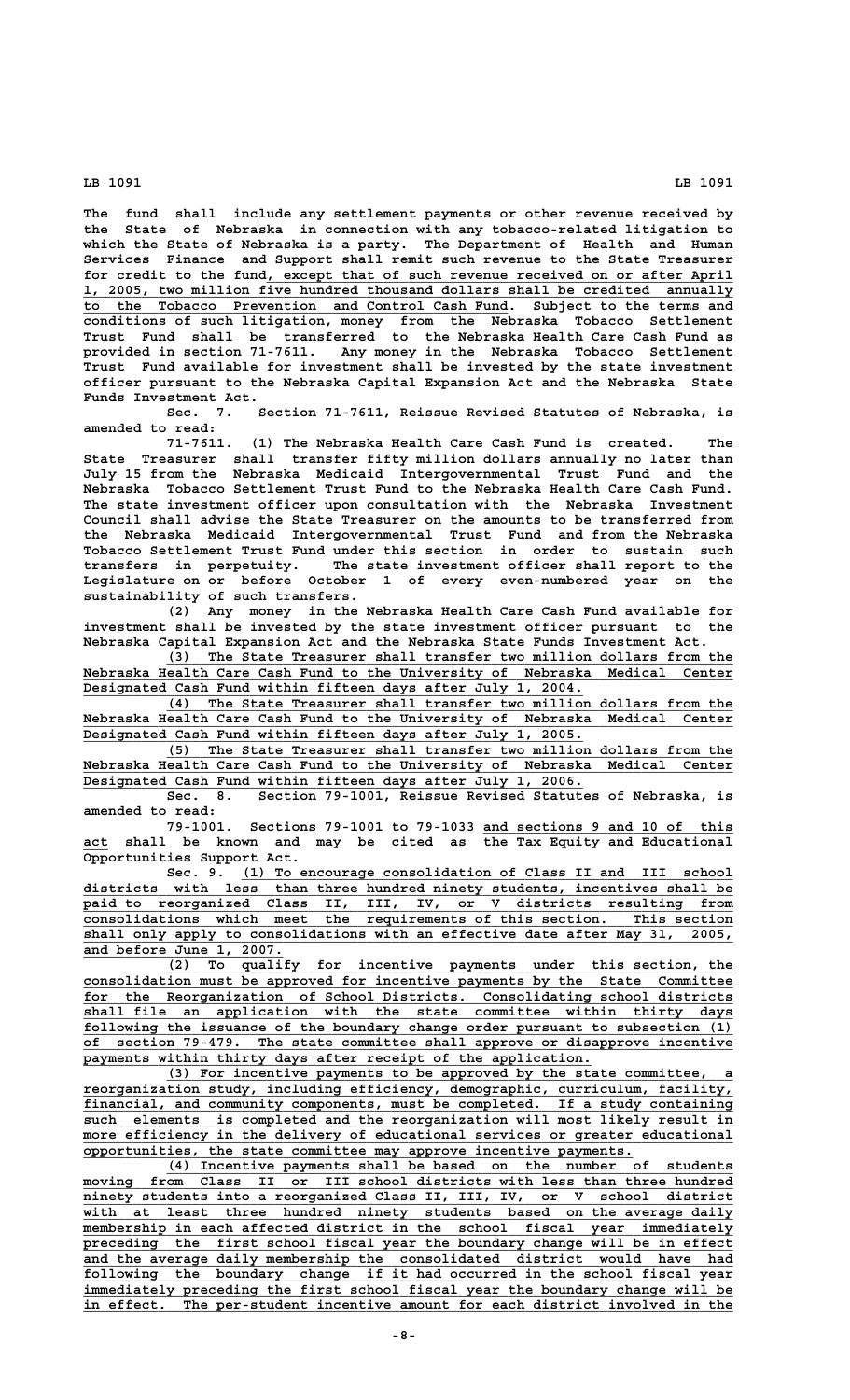**\_\_\_\_\_\_\_\_\_\_\_\_\_\_\_\_\_\_\_\_\_\_\_\_\_\_\_\_\_\_\_\_\_\_\_\_\_\_\_\_\_\_\_\_\_\_\_\_\_\_\_\_\_\_\_\_\_\_\_\_\_\_\_\_\_\_\_\_\_\_\_\_\_\_\_\_\_\_ reorganization having an average daily membership of less than three hundred**  $n$ inety students shall equal four thousand dollars minus the product of the  **\_\_\_\_\_\_\_\_\_\_\_\_\_\_\_\_\_\_\_\_\_\_\_\_\_\_\_\_\_\_\_\_\_\_\_\_\_\_\_\_\_\_\_\_\_\_\_\_\_\_\_\_\_\_\_\_\_\_\_\_\_\_\_\_\_\_\_\_\_\_\_\_\_\_\_\_\_\_ average daily membership in such district multiplied by the ratio of three \_\_\_\_\_\_\_\_\_\_\_\_\_\_\_\_\_\_\_\_\_\_\_\_\_\_\_\_\_\_\_\_\_\_\_\_\_\_\_\_\_\_\_\_\_\_\_\_\_\_\_\_\_\_\_\_\_\_\_\_\_\_\_\_\_\_\_\_\_\_\_\_\_\_\_\_\_\_ thousand divided by three hundred ninety. The total incentives for each such \_\_\_\_\_\_\_\_\_\_\_\_\_\_\_\_\_\_\_\_\_\_\_\_\_\_\_\_\_\_\_\_\_\_\_\_\_\_\_\_\_\_\_\_\_\_\_\_\_\_\_\_\_\_\_\_\_\_\_\_\_\_\_\_\_\_\_\_\_\_\_\_\_\_\_\_\_\_ district shall equal the district's per-student incentive amount multiplied by \_\_\_\_\_\_\_\_\_\_\_\_\_\_\_\_\_\_\_\_\_\_\_\_\_\_\_\_\_\_\_\_\_\_\_\_\_\_\_\_ the district's average daily membership.**

 **\_\_\_\_\_\_\_\_\_\_\_\_\_\_\_\_\_\_\_\_\_\_\_\_\_\_\_\_\_\_\_\_\_\_\_\_\_\_\_\_\_\_\_\_\_\_\_\_\_\_\_\_\_\_\_\_\_\_\_\_\_\_\_\_\_\_\_\_ (5) For school fiscal years 2005-06 and 2006-07, one million dollars \_\_\_\_\_\_\_\_\_\_\_\_\_\_\_\_\_\_\_\_\_\_\_\_\_\_\_\_\_\_\_\_\_\_\_\_\_\_\_\_\_\_\_\_\_\_\_\_\_\_\_\_\_\_\_\_\_\_\_\_\_\_\_\_\_\_\_\_\_\_\_\_\_\_\_\_\_\_ shall be transferred from the Education Innovation Fund to the School District \_\_\_\_\_\_\_\_\_\_\_\_\_\_\_\_\_\_\_\_\_\_\_\_\_\_\_\_\_\_\_\_\_\_\_\_\_\_\_\_\_\_\_\_\_\_ Reorganization Fund pursuant to section 9-812.**

 **\_\_\_\_\_\_\_\_\_\_\_\_\_\_\_\_\_\_\_\_\_\_\_\_\_\_\_\_\_\_\_\_\_\_\_\_\_\_\_\_\_\_\_\_\_\_\_\_\_\_\_\_\_\_\_\_\_\_\_\_\_\_\_\_\_\_\_\_ (6) Except as otherwise provided in this subsection, base fiscal \_\_\_\_\_\_\_\_\_\_\_\_\_\_\_\_\_\_\_\_\_\_\_\_\_\_\_\_\_\_\_\_\_\_\_\_\_\_\_\_\_\_\_\_\_\_\_\_\_\_\_\_\_\_\_\_\_\_\_\_\_\_\_\_\_\_\_\_\_\_\_\_\_\_\_\_\_\_ year incentive payments shall equal fifty percent of the amount calculated \_\_\_\_\_\_\_\_\_\_\_\_\_\_\_\_\_\_\_\_\_\_\_\_\_\_\_\_\_\_\_\_\_\_\_\_\_\_\_\_\_\_\_\_\_\_\_\_\_\_\_\_\_\_\_\_\_\_\_\_\_\_\_\_\_\_\_\_\_\_\_\_\_\_\_\_\_\_ pursuant to subsection (4) of this section. Base fiscal year incentive \_\_\_\_\_\_\_\_\_\_\_\_\_\_\_\_\_\_\_\_\_\_\_\_\_\_\_\_\_\_\_\_\_\_\_\_\_\_\_\_\_\_\_\_\_\_\_\_\_\_\_\_\_\_\_\_\_\_\_\_\_\_\_\_\_\_\_\_\_\_\_\_\_\_\_\_\_\_ payments shall be calculated as of August 2 immediately preceding the base \_\_\_\_\_\_\_\_\_\_\_\_\_\_\_\_\_\_\_\_\_\_\_\_\_\_\_\_\_\_\_\_\_\_\_\_\_\_\_\_\_\_\_\_\_\_\_\_\_\_\_\_\_\_\_\_\_\_\_\_\_\_\_\_\_\_\_\_\_\_\_\_\_\_\_\_\_\_ fiscal year and shall be paid directly to the reorganized district from the \_\_\_\_\_\_\_\_\_\_\_\_\_\_\_\_\_\_\_\_\_\_\_\_\_\_\_\_\_\_\_\_\_\_\_\_\_\_\_\_\_\_\_\_\_\_\_\_\_\_\_\_\_\_\_\_\_\_\_\_\_\_\_\_\_\_\_\_\_\_\_\_\_\_\_\_\_\_ School District Reorganization Fund pursuant to subsection (5) of this \_\_\_\_\_\_\_\_\_\_\_\_\_\_\_\_\_\_\_\_\_\_\_\_\_\_\_\_\_\_\_\_\_\_\_\_\_\_\_\_\_\_\_\_\_\_\_\_\_\_\_\_\_\_\_\_\_\_\_\_\_\_\_\_\_\_\_\_\_\_\_\_\_\_\_\_\_\_ section. The payments shall be made in ten as nearly as possible equal** payments on the last business day of each month, beginning in September and  **\_\_\_\_\_\_\_\_\_\_\_\_\_\_\_\_\_\_\_\_\_\_\_\_\_\_\_\_\_\_\_\_\_\_\_\_\_\_\_\_\_\_\_\_\_\_\_\_\_\_\_\_\_\_\_\_\_\_\_\_\_\_\_\_\_\_\_\_\_\_\_\_\_\_\_\_\_\_ ending the following June, for the base fiscal year. If the total amount of \_\_\_\_\_\_\_\_\_\_\_\_\_\_\_\_\_\_\_\_\_\_\_\_\_\_\_\_\_\_\_\_\_\_\_\_\_\_\_\_\_\_\_\_\_\_\_\_\_\_\_\_\_\_\_\_\_\_\_\_\_\_\_\_\_\_\_\_\_\_\_\_\_\_\_\_\_\_ base fiscal year incentive payments for that school fiscal year exceeds the \_\_\_\_\_\_\_\_\_\_\_\_\_\_\_\_\_\_\_\_\_\_\_\_\_\_\_\_\_\_\_\_\_\_\_\_\_\_\_\_\_\_\_\_\_\_\_\_\_\_\_\_\_\_\_\_\_\_\_\_\_\_\_\_\_\_\_\_\_\_\_\_\_\_\_\_\_\_ amount in the School District Reorganization Fund, the base fiscal year \_\_\_\_\_\_\_\_\_\_\_\_\_\_\_\_\_\_\_\_\_\_\_\_\_\_\_\_\_\_\_\_\_\_\_\_\_\_\_\_\_\_\_\_\_\_\_\_\_\_\_\_\_\_\_\_\_\_\_\_\_\_\_\_\_\_\_\_\_\_\_\_\_\_\_\_\_\_ incentive payments shall be reduced proportionately so that the total amount \_\_\_\_\_\_\_\_\_\_\_\_\_\_\_\_\_\_\_\_\_\_\_\_\_\_\_\_\_\_\_\_\_\_\_\_\_\_\_\_\_\_\_\_\_\_\_\_\_\_\_\_\_\_\_\_\_\_\_\_\_\_\_\_\_\_\_\_\_\_\_\_\_\_\_\_\_\_ of base fiscal year incentive payments equals the amount in the fund. The \_\_\_\_\_\_\_\_\_\_\_\_\_\_\_\_\_\_\_\_\_\_\_\_\_\_\_\_\_\_\_\_\_\_\_\_\_\_\_\_\_\_\_\_\_\_\_\_\_\_\_\_\_\_\_\_\_\_\_\_\_\_\_\_\_\_\_\_\_\_\_\_\_\_\_\_\_\_ base fiscal year incentive payments shall not be included in local system** formula resources as calculated under section 79-1018.01.

 **\_\_\_\_\_\_\_\_\_\_\_\_\_\_\_\_\_\_\_\_\_\_\_\_\_\_\_\_\_\_\_\_\_\_\_\_\_\_\_\_\_\_\_\_\_\_\_\_\_\_\_\_\_\_\_\_\_\_\_\_\_\_\_\_\_\_\_\_ (7) The amount calculated pursuant to subsection (4) of this section \_\_\_\_\_\_\_\_\_\_\_\_\_\_\_\_\_\_\_\_\_\_\_\_\_\_\_\_\_\_\_\_\_\_\_\_\_\_\_\_\_\_\_\_\_\_\_\_\_\_\_\_\_\_\_\_\_\_\_\_\_\_\_\_\_\_\_\_\_\_\_\_\_\_\_\_\_\_ minus the amount of base fiscal year incentive payments pursuant to subsection \_\_\_\_\_\_\_\_\_\_\_\_\_\_\_\_\_\_\_\_\_\_\_\_\_\_\_\_\_\_\_\_\_\_\_\_\_\_\_\_\_\_\_\_\_\_\_\_\_\_\_\_\_\_\_\_\_\_\_\_\_\_\_\_\_\_\_\_\_\_\_\_\_\_\_\_\_\_ (6) of this section shall be included in the distribution of state aid for the \_\_\_\_\_\_\_\_\_\_\_\_\_\_\_\_\_\_\_\_\_\_\_\_\_\_\_\_\_\_\_\_\_\_\_\_\_\_\_\_\_\_\_\_\_\_\_\_\_\_\_\_\_\_\_\_ first school fiscal year following the base fiscal year.**

Sec. 10. The School District Reorganization Fund is created. The fund shall be administered by the department. The fund shall consist of money  **\_\_\_\_\_\_\_\_\_\_\_\_\_\_\_\_\_\_\_\_\_\_\_\_\_\_\_\_\_\_\_\_\_\_\_\_\_\_\_\_\_\_\_\_\_\_\_\_\_\_\_\_\_\_\_\_\_\_\_\_\_\_\_\_\_\_\_\_\_\_\_\_\_\_\_\_\_\_ transferred from the Education Innovation Fund and shall be used to provide \_\_\_\_\_\_\_\_\_\_\_\_\_\_\_\_\_\_\_\_\_\_\_\_\_\_\_\_\_\_\_\_\_\_\_\_\_\_\_\_\_\_\_\_\_\_\_\_\_\_\_\_\_\_\_\_\_\_\_\_\_\_\_\_\_\_\_\_\_\_\_\_\_\_\_\_\_\_ payments to reorganized school districts pursuant to section 9 of this act. \_\_\_\_\_\_\_\_\_\_\_\_\_\_\_\_\_\_\_\_\_\_\_\_\_\_\_\_\_\_\_\_\_\_\_\_\_\_\_\_\_\_\_\_\_\_\_\_\_\_\_\_\_\_\_\_\_\_\_\_\_\_\_\_\_\_\_\_\_\_\_\_\_\_\_\_\_\_ Any money remaining in the fund on July 1, 2008, shall be transferred to the \_\_\_\_\_\_\_\_\_\_\_\_\_\_\_\_\_\_\_\_\_\_\_\_\_\_\_\_\_\_\_\_\_\_\_\_\_\_\_\_\_\_\_\_\_\_\_\_\_\_\_\_\_\_\_\_\_\_\_\_\_\_\_\_\_\_\_\_\_\_\_\_\_\_\_\_\_\_ General Fund on such date. Any money in the School District Reorganization \_\_\_\_\_\_\_\_\_\_\_\_\_\_\_\_\_\_\_\_\_\_\_\_\_\_\_\_\_\_\_\_\_\_\_\_\_\_\_\_\_\_\_\_\_\_\_\_\_\_\_\_\_\_\_\_\_\_\_\_\_\_\_\_\_\_\_\_\_\_\_\_\_\_\_\_\_\_ Fund available for investment shall be invested by the state investment \_\_\_\_\_\_\_\_\_\_\_\_\_\_\_\_\_\_\_\_\_\_\_\_\_\_\_\_\_\_\_\_\_\_\_\_\_\_\_\_\_\_\_\_\_\_\_\_\_\_\_\_\_\_\_\_\_\_\_\_\_\_\_\_\_\_\_\_\_\_\_\_\_\_\_\_\_\_ officer pursuant to the Nebraska Capital Expansion Act and the Nebraska State \_\_\_\_\_\_\_\_\_\_\_\_\_\_\_\_\_\_\_\_\_ Funds Investment Act.**

**Sec. 11. Section 79-1028, Reissue Revised Statutes of Nebraska, is amended to read:**

**79-1028. (1) A Class II, III, IV, V, or VI school district may exceed the local system's applicable allowable growth rate for (a) expenditures in support of a service which is the subject of an agreement or a modification of an existing agreement whether operated by one of the parties to the agreement or an independent joint entity or joint public agency, (b) expenditures to pay for repairs to infrastructure damaged by a natural disaster which is declared a disaster emergency pursuant to the Emergency Management Act, (c) expenditures to pay for judgments, except judgments or orders from the Commission of Industrial Relations, obtained against a school district which require or obligate a school district to pay such judgment, to the extent such judgment is not paid by liability insurance coverage of a school district, (d) expenditures to pay for sums agreed to be paid by a school district to certificated employees in exchange for a voluntary termination of employment, or (e) expenditures to pay for lease-purchase contracts approved on or after July 1, 1997, and before July 1, 1998, to the extent the lease payments were not budgeted expenditures for fiscal year 1997-98.**

**(2) A Class II, III, IV, V, or VI district may exceed its applicable allowable growth rate by a specific dollar amount if the district projects an increase in formula students in the district over the current school year greater than twenty-five students or greater than those listed in the schedule provided in this subsection, whichever is less. Districts shall project increases in formula students on forms prescribed by the department. The department shall approve, deny, or modify the projected increases.**

| Average daily     | Projected increase                                                         |
|-------------------|----------------------------------------------------------------------------|
| membership of     | of formula students                                                        |
| district          | by percentage                                                              |
| $0 - 50$          | 10                                                                         |
| $50.01 - 250$     | 5                                                                          |
| $250.01 - 1,000$  |                                                                            |
| 1,000.01 and over |                                                                            |
|                   | The department shall compute the district's estimated allowable            |
|                   | budget per pupil using the budgeted general fund expenditures found on the |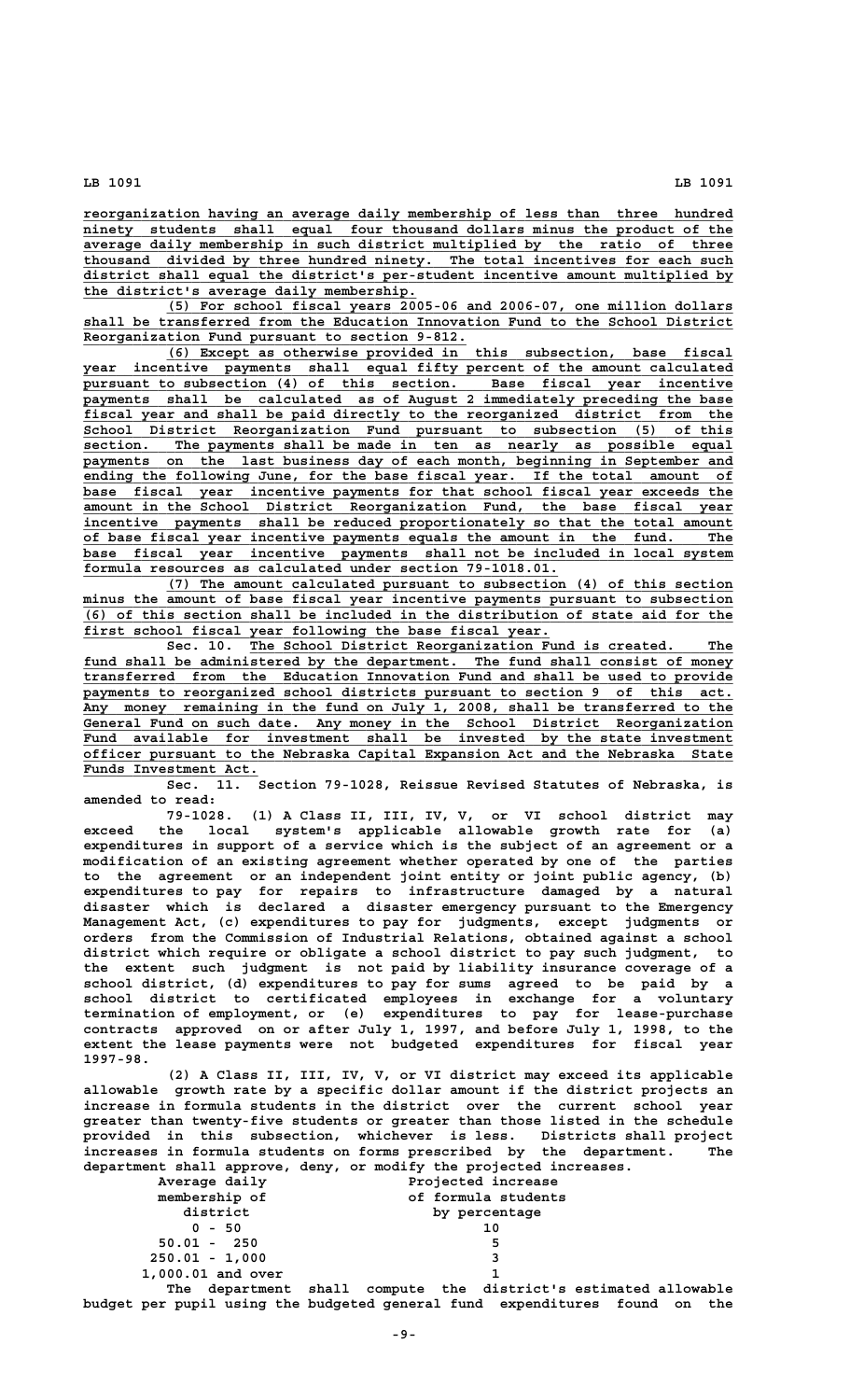**budget statement for the current school year divided by the number of formula students in the current school year and multiplied by the district's applicable allowable growth rate. The resulting allowable budget per pupil shall be multiplied by the projected formula students to arrive at the estimated budget needs for the ensuing year. The department shall allow the district to increase its general fund budget of expenditures for the ensuing school year by the amount necessary to fund the estimated budget needs of the district as computed pursuant to this subsection. On or before July 1, the department shall make available to districts which have been allowed additional growth pursuant to this subsection the necessary document to recalculate the actual formula students of such district. Such document shall be filed with the department under subsection (1) of section 79-1024.**

**(3) A Class II, III, IV, V, or VI district may exceed its applicable allowable growth rate by a specific dollar amount if construction, expansion, or alteration of district buildings will cause an increase in building operation and maintenance costs of at least five percent. The department shall document the projected increase in building operation and maintenance costs and may allow a Class II, III, IV, V, or VI district to exceed the local system's applicable allowable growth rate by the amount necessary to fund such increased costs. The department shall compute the actual increased costs for the school year and shall notify the district on or before July 1 of the recovery of the additional growth pursuant to this subsection.**

**(4) A Class II, III, IV, V, or VI district may exceed its applicable allowable growth rate by a specific dollar amount if the district demonstrates to the satisfaction of the department that it will exceed its applicable allowable growth rate as a result of costs pursuant to the Retirement Incentive Plan authorized in section 79-855 or the Staff Development Assistance authorized in section 79-856. The department shall compute the amount by which the increased cost of such program or programs exceeds the district's applicable allowable growth rate and shall allow the district to increase its general fund expenditures by such amount for that fiscal year.**

 **\_\_\_\_\_\_\_\_\_\_\_\_\_\_\_\_\_\_\_\_\_\_\_\_\_\_\_\_\_\_\_\_\_\_\_\_\_\_\_\_\_\_\_\_\_\_\_\_\_\_\_\_\_\_\_\_\_\_\_\_\_\_\_\_\_\_\_\_ (5) A Class II, III, IV, or V district may exceed its applicable \_\_\_\_\_\_\_\_\_\_\_\_\_\_\_\_\_\_\_\_\_\_\_\_\_\_\_\_\_\_\_\_\_\_\_\_\_\_\_\_\_\_\_\_\_\_\_\_\_\_\_\_\_\_\_\_\_\_\_\_\_\_\_\_\_\_\_\_\_\_\_\_\_\_\_\_\_\_ allowable growth rate by the specific dollar amount of incentive payments or \_\_\_\_\_\_\_\_\_\_\_\_\_\_\_\_\_\_\_\_\_\_\_\_\_\_\_\_\_\_\_\_\_\_\_\_\_\_\_\_\_\_\_\_\_\_\_\_\_\_\_\_\_\_\_\_\_\_\_\_\_\_\_\_\_\_\_\_\_\_\_\_\_\_\_\_\_\_ base fiscal year incentive payments to be received in such school fiscal year \_\_\_\_\_\_\_\_\_\_\_\_\_\_\_\_\_\_\_\_\_\_\_\_\_\_\_\_\_\_\_\_\_\_ pursuant to section 9 of this act.**

**Sec. 12. Section 81-504, Reissue Revised Statutes of Nebraska, is amended to read:**

**81-504. The Attorney General may appoint a special attorney to assist and advise the State Fire Marshal. The attorney appointed for this purpose shall at all times be under the supervision of the Attorney General, \_\_\_\_\_\_ who shall fix his or her compensation, which shall be paid wholly out of the** fund ereated under section 81-523 State Fire Marshal Cash Fund.

**Sec. 13. Section 81-509, Reissue Revised Statutes of Nebraska, is amended to read:**

**81-509. (1) The State Fire Marshal, first assistant fire marshal, and deputies shall each have the power in any county of the State of Nebraska to summon and compel the attendance of witnesses before them, or any of them, to testify in relation to any matter which is by the provisions of sections 81-501.01 to 81-531 a subject of inquiry and investigation, and may require the production of any book, paper, or document deemed pertinent thereto by them or any of them. Such summons shall be served in the same manner and have the same effect as subpoenas from district courts. All witnesses shall receive the same compensation as is paid to witnesses in district courts, with mileage to be computed at the rate provided in section 81-1176 for state employees, which shall be paid out of the State Fire Marshal Cash Fund upon \_\_\_\_ vouchers signed by the State Fire Marshal, first assistant fire marshal, or deputy before whom any witnesses shall have attended. Such officer shall, at the close of the investigation wherein such witness was subpoenaed, certify to the attendance and mileage of such witness and file such certificate in the office of the State Fire Marshal. All investigations held by or under the direction of the State Fire Marshal or his or her subordinates may be private, and persons other than those required to be present may be excluded from the place where such investigation is held. Witnesses may be kept separate and apart from each other and not allowed to communicate with each other until they have been examined.**

**(2) The State Fire Marshal, first assistant fire marshal, and deputies are each authorized and empowered to administer oaths and affirmations to any persons appearing as witnesses before them, and false swearing in any manner or proceeding aforesaid shall be deemed perjury and shall be punished as such upon conviction in any court of competent jurisdiction.**

**(3) Any witness (a) who refuses to be sworn, (b) who refuses to**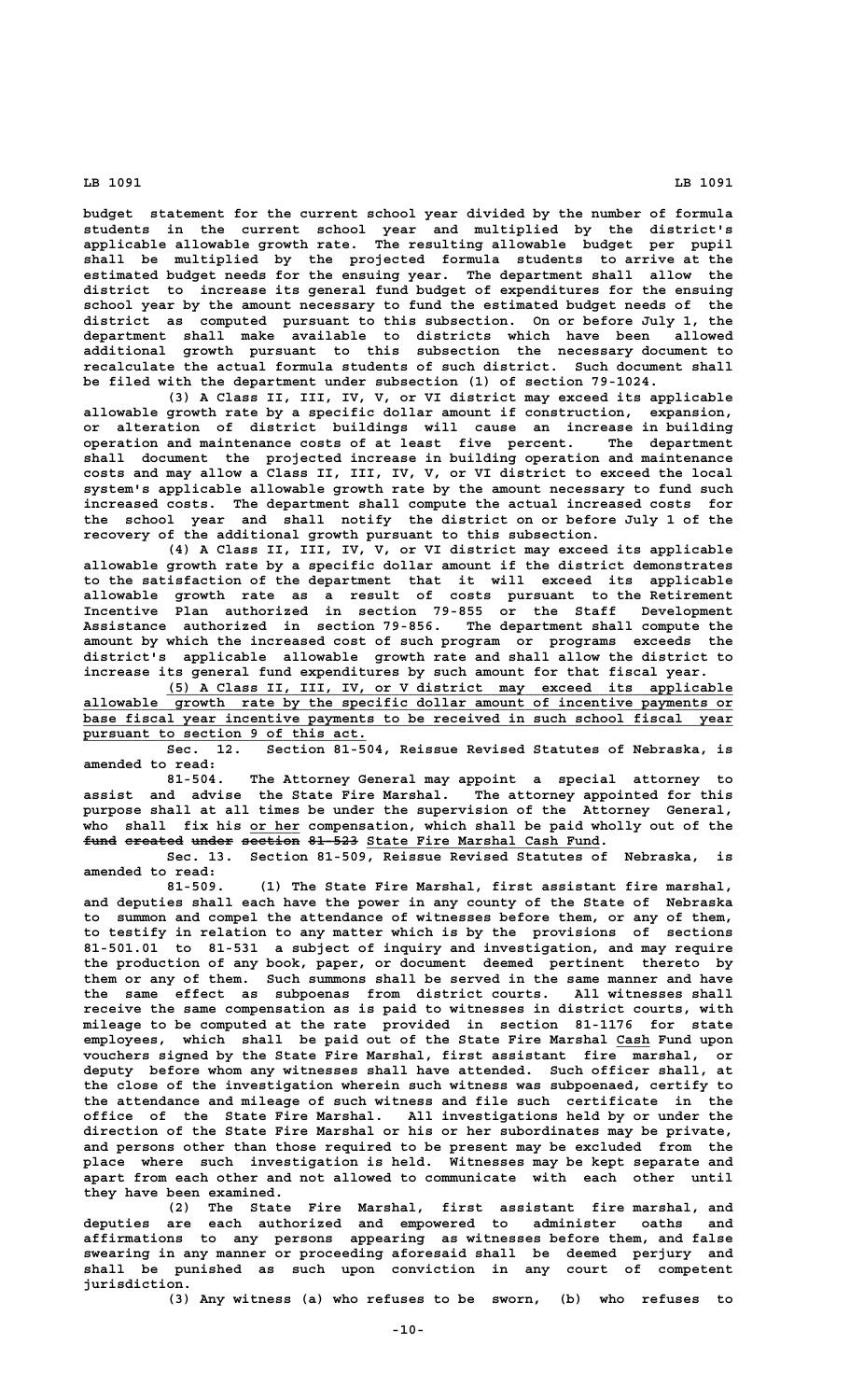**testify, (c) who disobeys any lawful order of the State Fire Marshal, first assistant fire marshal, or deputy in relation to any investigation, (d) who fails or refuses to produce any paper, book, or document touching any matter under examination, or (e) who commits any contemptuous conduct after being summoned to appear before the State Fire Marshal, first assistant, or deputy to give testimony in relation to any matter or subject under examination or investigation as aforesaid shall be subject to conviction for contempt and, upon conviction of such contempt before any court of competent jurisdiction, shall be punished as provided by law for contempt of the orders of a district court, except that no person shall be compelled to give testimony which might tend to incriminate him or her or to give testimony which is considered privileged by the laws of the State of Nebraska.**

**Sec. 14. Section 81-523, Reissue Revised Statutes of Nebraska, is amended to read:**

**81-523. (1) For the purpose of maintaining the office of the State Fire Marshal and such other fire prevention activities as the Governor may direct, every foreign and alien insurance company including nonresident attorneys for subscribers to reciprocal insurance exchanges shall, on or before March 1, pay a tax to the Director of Insurance of three-fourths of one percent of the gross direct writing premiums and assessments received by each of such companies during the preceding calendar year for fire insurance business done in this state.**

**(2) For the purpose set forth in subsection (1) of this section, every domestic insurance company including resident attorneys for subscribers to reciprocal insurance exchanges shall, on or before March 1, pay a tax to the Director of Insurance of three-eighths of one percent of the gross direct writing premiums and assessments received by each of such companies during the preceding calendar year for fire insurance business done in this state.**

**(3) The term fire insurance business, as used in subsections (1), (2), and (4) of this section, shall include, but not be limited to, premiums of policies on fire risks on automobiles, whether written under floater form or otherwise.**

**(4) Return premiums on fire insurance business, subject to the fire insurance tax, in accordance with subsections (1) and (2) of this section, may be deducted from the gross direct writing premiums for the purpose of the tax calculations provided for by subsections (1) and (2) of this section. In the case of mutual companies and assessment associations, the dividends paid or credited to policyholders or members in this state shall be construed to be return premiums.**

**(5) Any tax collected pursuant to subsections (1) and (2) of this section shall be remitted to the State Treasurer for credit to the General Fund.**

(6) There is hereby created a separate cash fund to be known as the **Fire Insurance Tax Fund. Expenditures shall be made from such fund to ———— ————————— ——— ————— ———————————— ————— —— ———— ———— ———— ———— — maintain the office of the State Fire Marshal for the purpose of fire ———————— ——— —————— —— ——— ————— ———— ——————— ——— ——— ——————— —— ———** investigation, detection and suppression of arson, and other fire prevention  $a$ ctivities. The State Treasurer shall transfer the entire balance in the Fire  **\_\_\_\_\_\_\_\_\_\_\_\_\_\_\_\_\_\_\_\_\_\_\_\_\_\_\_\_\_\_\_\_\_\_\_\_\_\_\_\_\_\_\_\_\_\_\_\_\_\_\_\_\_\_\_\_\_\_\_\_\_\_\_\_\_\_\_\_\_\_\_\_\_\_\_\_\_\_ Insurance Tax Fund, including any investment income credited to the fund, to \_\_\_\_\_\_\_\_\_\_\_\_\_\_\_\_\_\_\_\_\_\_\_\_\_\_\_\_\_\_\_\_\_\_\_\_\_\_\_\_\_\_\_\_\_\_\_\_\_\_\_\_\_\_\_\_\_\_\_\_\_\_\_\_\_\_\_\_\_\_\_\_\_\_\_\_\_\_ the State Fire Marshal Cash Fund, as soon as possible after the effective date \_\_\_\_\_\_\_\_\_\_\_\_ of this act.**

**Sec. 15. Section 81-528, Reissue Revised Statutes of Nebraska, is amended to read:**

81-528. (1) Except as provided in subsection  $\{2\}$  of this section,  $\texttt{all money received from inspection contracts, penalties, fees}$  or forfeitures, **excepting fines collected under sections 81-501.01 to 81-531 and 81-5,151 to ————————— ————— ————————— ————— ———————— ————————— —— —————— ——— ———————— ——**  $81-5,157$ , shall be remitted to the State Treasurer for credit to the State Fire Marshal Fund. Any money in the State Fire Marshal Fund available for investment shall be invested by the state investment officer pursuant to the **Nebraska Capital Expansion Act and the Nebraska State Funds Investment Act.** 

**(2) All fees assessed pursuant to section 81-505.01 for services ——— ——— ———— ———————— ———————— —— ——————— ————————— ——— ———————** performed by the State Fire Marshal and money collected pursuant to sections 81-5,152 and 81-5,153 shall be remitted to the State Treasurer for credit to the State Fire Marshal Cash Fund which is hereby created. Any money in the State Fire Marshal Cash Fund available for investment shall be invested by the **state investment officer pursuant to the Nebraska Capital Expansion Act and ————— —————————— ——————— ———————— —— ——— ———————— ——————— ————————— ——— ——** the Nebraska State Funds Investment Act. The State Fire Marshal Cash Fund is  **\_\_\_\_\_\_\_\_\_\_\_\_\_\_\_\_\_\_\_\_\_\_\_\_\_\_\_\_\_\_\_\_\_\_\_\_\_\_\_\_\_\_\_\_\_\_\_\_\_\_\_\_\_\_\_\_\_\_\_\_\_\_\_\_\_\_\_\_\_\_\_\_\_\_\_\_\_\_ created. Money collected pursuant to subsections (2) and (3) of this section** shall be remitted to the State Treasurer for credit to the fund. The shall be used to pay for costs incurred in the general operations program of the State Fire Marshal's office. The fund shall be administered by the State Fire Marshal. Any money in the fund available for investment shall be  **\_\_\_\_\_\_\_\_\_\_\_\_\_\_\_\_\_\_\_\_\_\_\_\_\_\_\_\_\_\_\_\_\_\_\_\_\_\_\_\_\_\_\_\_\_\_\_\_\_\_\_\_\_\_\_\_\_\_\_\_\_\_\_\_\_\_\_\_\_\_\_\_\_\_\_\_\_\_ Fire Marshal. Any money in the fund available for investment shall be \_\_\_\_\_\_\_\_\_\_\_\_\_\_\_\_\_\_\_\_\_\_\_\_\_\_\_\_\_\_\_\_\_\_\_\_\_\_\_\_\_\_\_\_\_\_\_\_\_\_\_\_\_\_\_\_\_\_\_\_\_\_\_\_\_\_\_\_\_\_\_\_\_\_\_\_\_\_ invested by the state investment officer pursuant to the Nebraska Capital**